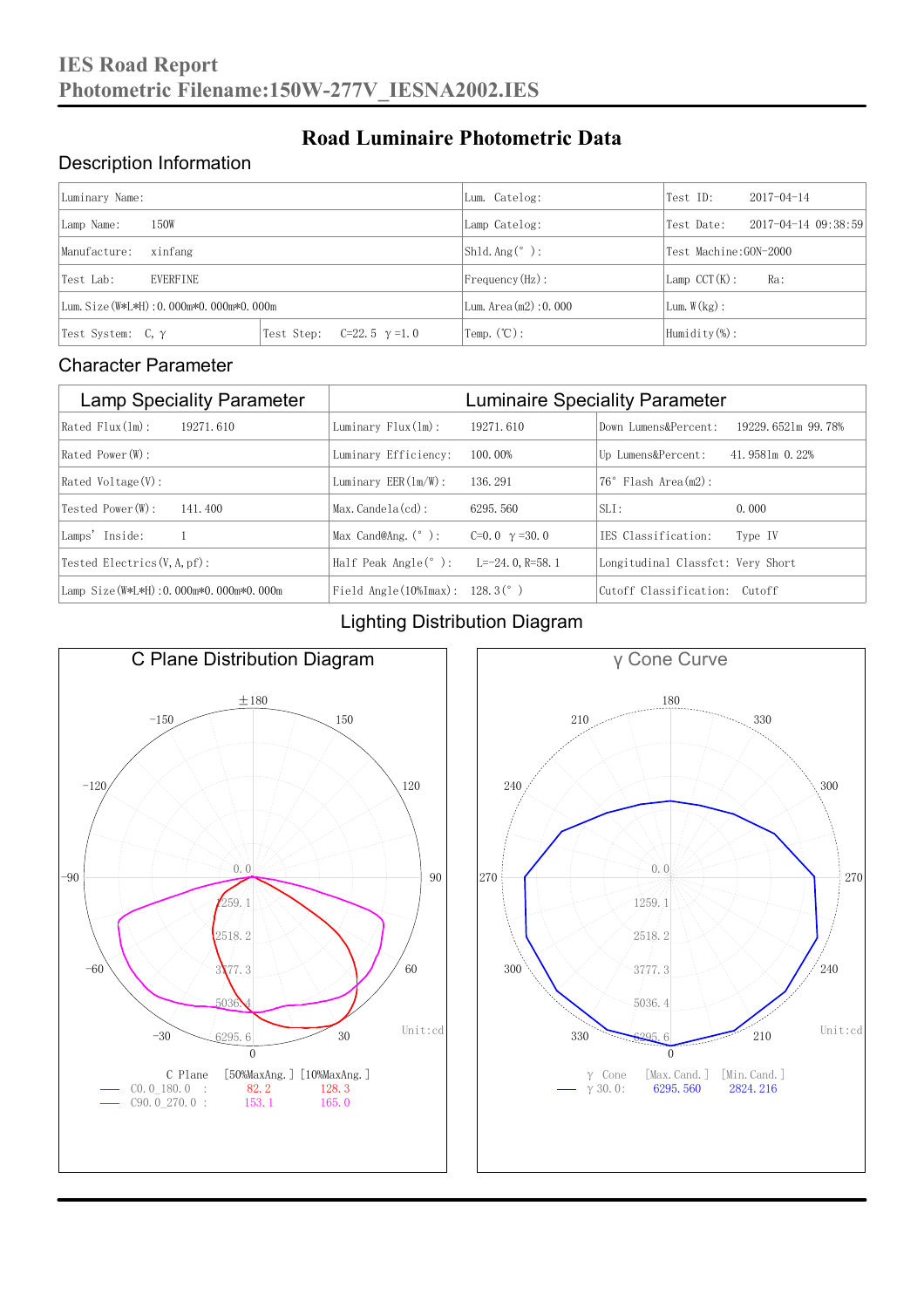## **2D Plane Light Intensity Distribution Curve**

| Lum. Name:           | Lum.Catelog:          | $Test ID: 2017-04-14$          |
|----------------------|-----------------------|--------------------------------|
| Lamp Name: 150W      | Lamp Catelog:         | Test Lab: EVERFINE             |
| Manufacture: xinfang | Test Machine:GON-2000 | Test Date: 2017-04-14 09:38:59 |

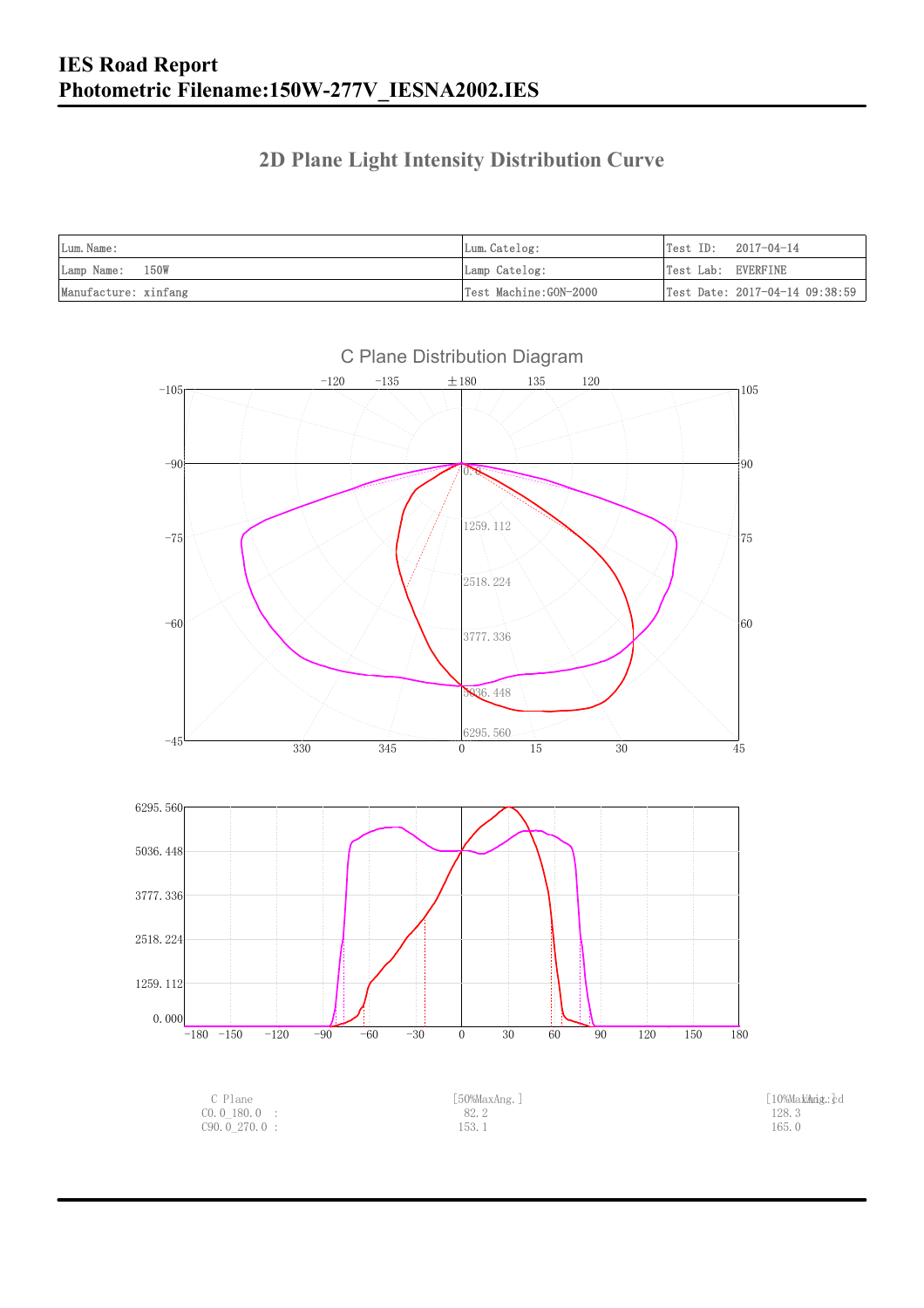## **3D Light Intensity Distribution Modal**

| Lum. Name:           | Lum.Catelog:          | $\textsf{Test ID:} \quad 2017-04-14$ |
|----------------------|-----------------------|--------------------------------------|
| Lamp Name: 150W      | Lamp Catelog:         | Test Lab: EVERFINE                   |
| Manufacture: xinfang | Test Machine:GON-2000 | Test Date: 2017-04-14 09:38:59       |

#### 3D Light Intensity Distribution Modal

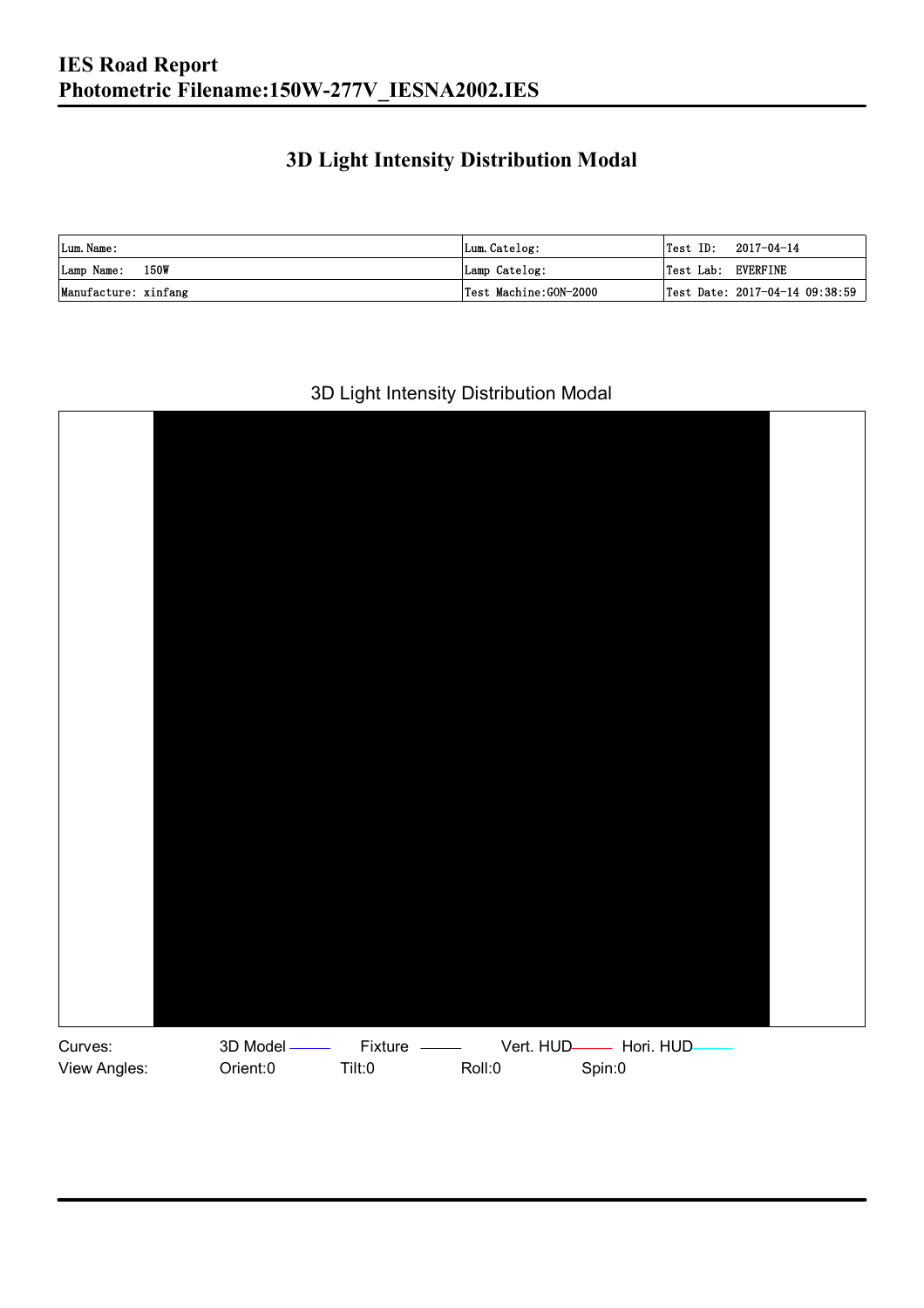## **Zonal Flux Tabulation**

| Zone $(\gamma)$ | Zone Flux     | Sums Flux     | Zone%Lamp | Sums%Lamp | Zone $(\gamma)$ | Zone Flux     | Sums Flux | Zone%Lamp | Sums%Lamp |
|-----------------|---------------|---------------|-----------|-----------|-----------------|---------------|-----------|-----------|-----------|
|                 | $(\text{lm})$ | $(\text{lm})$ |           |           |                 | $(\text{lm})$ | (1m)      |           |           |
| $0.0-1.0$       | 4.83          | 4.83          | 0.03      | 0.03      | $45.0 - 46.0$   | 351.59        | 351.59    | 1.82      | 1.82      |
| $1.0 - 2.0$     | 14.48         | 19.31         | 0.08      | 0.10      | 46.0 $-47.0$    | 354.95        | 706.54    | 1.84      | 3.67      |
| $2.0 - 3.0$     | 24.11         | 43.42         | 0.13      | 0.23      | $47.0 - 48.0$   | 357.95        | 1064.49   | 1.86      | 5.52      |
| $3.0 - 4.0$     | 33.69         | 77.11         | 0.17      | 0.40      | 48.0-49.0       | 360.51        | 1424.99   | 1.87      | 7.39      |
| $4.0 - 5.0$     | 43.23         | 120.33        | 0.22      | 0.62      | 49.0 $-50.0$    | 362.57        | 1787.57   | 1.88      | 9.28      |
| $5.0 - 6.0$     | 52.70         | 173.03        | 0.27      | 0.90      | $50.0 - 51.0$   | 364.19        | 2151.76   | 1.89      | 11.17     |
| $6.0 - 7.0$     | 62.10         | 235.13        | 0.32      | 1.22      | $51.0 - 52.0$   | 365.36        | 2517.11   | 1.90      | 13.06     |
| $7.0 - 8.0$     | 71.42         | 306.55        | 0.37      | 1.59      | $52.0 - 53.0$   | 366.00        | 2883.11   | 1.90      | 14.96     |
| $8.0 - 9.0$     | 80.65         | 387.21        | 0.42      | 2.01      | $53.0 - 54.0$   | 366.05        | 3249.16   | 1.90      | 16.86     |
| $9.0 - 10.0$    | 89.79         | 477.00        | 0.47      | 2.48      | $54.0 - 55.0$   | 365.47        | 3614.64   | 1.90      | 18.76     |
| $10.0 - 11.0$   | 98.84         | 575.84        | 0.51      | 2.99      | $55.0 - 56.0$   | 364.27        | 3978.91   | 1.89      | 20.65     |
| $11.0 - 12.0$   | 107.82        | 683.66        | 0.56      | 3.55      | $56.0 - 57.0$   | 362.38        | 4341.29   | 1.88      | 22.53     |
| $12.0 - 13.0$   | 116.71        | 800.38        | 0.61      | 4.15      | $57.0 - 58.0$   | 359.55        | 4700.84   | 1.87      | 24.39     |
| $13.0 - 14.0$   | 125.53        | 925.91        | 0.65      | 4.80      | $58.0 - 59.0$   | 355.45        | 5056.29   | 1.84      | 26.24     |
| $14.0 - 15.0$   | 134.28        | 1060.18       | 0.70      | 5.50      | $59.0 - 60.0$   | 350.06        | 5406.35   | 1.82      | 28.05     |
| $15.0 - 16.0$   | 142.97        | 1203.16       | 0.74      | 6.24      | $60.0 - 61.0$   | 343.46        | 5749.81   | 1.78      | 29.84     |
| $16.0 - 17.0$   | 151.63        | 1354.79       | 0.79      | 7.03      | $61.0 - 62.0$   | 335.71        | 6085.53   | 1.74      | 31.58     |
| $17.0 - 18.0$   | 160.28        | 1515.07       | 0.83      | 7.86      | $62.0 - 63.0$   | 326.94        | 6412.47   | 1.70      | 33.27     |
| $18.0 - 19.0$   | 168.91        | 1683.97       | 0.88      | 8.74      | $63.0 - 64.0$   | 317.27        | 6729.73   | 1.65      | 34.92     |
| $19.0 - 20.0$   | 177.52        | 1861.50       | 0.92      | 9.66      | $64.0 - 65.0$   | 307.05        | 7036.78   | 1.59      | 36.51     |
| $20.0 - 21.0$   | 186.11        | 2047.60       | 0.97      | 10.62     | $65.0 - 66.0$   | 296.91        | 7333.69   | 1.54      | 38.05     |
| $21.0 - 22.0$   | 194.67        | 2242.27       | 1.01      | 11.64     | $66.0 - 67.0$   | 287.11        | 7620.80   | 1.49      | 39.54     |
| $22.0 - 23.0$   | 203.20        | 2445.47       | 1.05      | 12.69     | $67.0 - 68.0$   | 277.55        | 7898.35   | 1.44      | 40.98     |
| $23.0 - 24.0$   | 211.68        | 2657.15       | 1.10      | 13.79     | $68.0 - 69.0$   | 268.78        | 8167.14   | 1.39      | 42.38     |
| $24.0 - 25.0$   | 220.07        | 2877.22       | 1.14      | 14.93     | 69.0 $-70.0$    | 260.23        | 8427.37   | 1.35      | 43.73     |
| $25.0 - 26.0$   | 228.36        | 3105.58       | 1.18      | 16.11     | $70.0 - 71.0$   | 250.78        | 8678.15   | 1.30      | 45.03     |
| $26.0 - 27.0$   | 236.58        | 3342.16       | 1.23      | 17.34     | $71.0 - 72.0$   | 240.62        | 8918.78   | 1.25      | 46.28     |
| $27.0 - 28.0$   | 244.69        | 3586.85       | 1.27      | 18.61     | $72.0 - 73.0$   | 230.00        | 9148.78   | 1.19      | 47.47     |
| $28.0 - 29.0$   | 252.66        | 3839.51       | 1.31      | 19.92     | $73.0 - 74.0$   | 218.13        | 9366.91   | 1.13      | 48.60     |
| 29.0-30.0       | 260.47        | 4099.98       | 1.35      | 21.27     | 74.0-75.0       | 202.92        | 9569.83   | 1.05      | 49.66     |
| $30.0 - 31.0$   | 268.10        | 4368.08       | 1.39      | 22.67     | $75.0 - 76.0$   | 182.97        | 9752.81   | 0.95      | 50.61     |
| $31.0 - 32.0$   | 275.52        | 4643.60       | 1.43      | 24.10     | 76.0-77.0       | 159.73        | 9912.53   | 0.83      | 51.44     |
| $32.0 - 33.0$   | 282.67        | 4926.27       | 1.47      | 25.56     | $77.0 - 78.0$   | 137.79        | 10050.32  | 0.71      | 52.15     |
| $33.0 - 34.0$   | 289.61        | 5215.88       | 1.50      | 27.07     | 78.0-79.0       | 116.62        | 10166.94  | 0.61      | 52.76     |
| $34.0 - 35.0$   | 296.39        | 5512.27       | 1.54      | 28.60     | $79.0 - 80.0$   | 91.71         | 10258.65  | 0.48      | 53.23     |
| $35.0 - 36.0$   | 302.90        | 5815.17       | 1.57      | 30.17     | $80.0 - 81.0$   | 67.99         | 10326.64  | 0.35      | 53.58     |
| $36.0 - 37.0$   | 309.08        | 6124.26       | 1.60      | 31.78     | $81.0 - 82.0$   | 48.89         | 10375.53  | 0.25      | 53.84     |
| $37.0 - 38.0$   | 314.98        | 6439.23       | 1.63      | 33.41     | $82.0 - 83.0$   | 32.74         | 10408.27  | 0.17      | 54.01     |
| $38.0 - 39.0$   | 320.55        | 6759.79       | 1.66      | 35.08     | $83.0 - 84.0$   | 20.22         | 10428.49  | 0.10      | 54.11     |
| $39.0 - 40.0$   | 325.83        | 7085.61       | 1.69      | 36.77     | 84.0-85.0       | 10.46         | 10438.95  | 0.05      | 54.17     |
| $40.0 - 41.0$   | 330.77        | 7416.39       | 1.72      | 38.48     | 85.0-86.0       | 4.03          | 10442.97  | 0.02      | 54.19     |
| $41.0 - 42.0$   | 335.41        | 7751.80       | 1.74      | 40.22     | $86.0 - 87.0$   | 1.45          | 10444.42  | 0.01      | 54.20     |
| $42.0 - 43.0$   | 339.79        | 8091.58       | 1.76      | 41.99     | $87.0 - 88.0$   | 0.82          | 10445.24  | 0.00      | 54.20     |
| $43.0 - 44.0$   | 343.95        | 8435.54       | 1.78      | 43.77     | 88.0-89.0       | 0.57          | 10445.81  | 0.00      | 54.20     |
| $44.0 - 45.0$   | 347.91        | 8783.44       | 1.81      | 45.58     | $89.0 - 90.0$   | 0.40          | 10446.21  | 0.00      | 54.21     |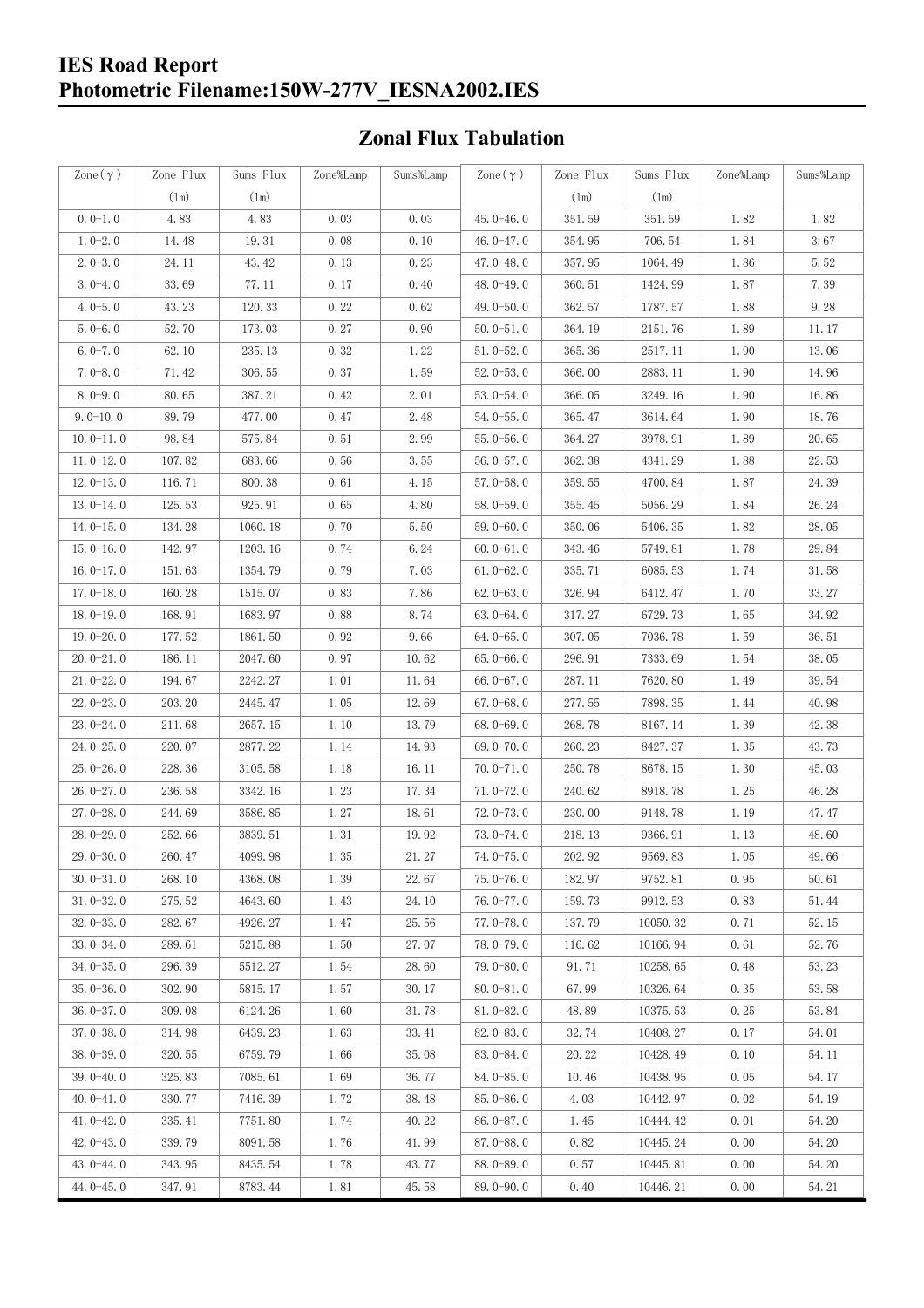# **Zonal Flux Tabulation - (Cont.)**

| $\text{Zone}(\gamma)$ | Zone Flux | Sums Flux     | Zone%Lamp | Sums%Lamp | Zone $(\gamma)$ | Zone Flux     | Sums Flux | Zone%Lamp | Sums%Lamp |
|-----------------------|-----------|---------------|-----------|-----------|-----------------|---------------|-----------|-----------|-----------|
|                       | (1m)      | $(\text{lm})$ |           |           |                 | $(\text{lm})$ | (1m)      |           |           |
| $90.0 - 91.0$         | 0.37      | 0.37          | 0.00      | 0.00      | $135.0 - 136.0$ | 0.63          | 0.63      | 0.00      | 0.00      |
| $91.0 - 92.0$         | 0.36      | 0.73          | 0.00      | 0.00      | $136.0 - 137.0$ | 0.61          | 1.24      | 0.00      | 0.01      |
| $92.0 - 93.0$         | 0.36      | 1.08          | 0.00      | 0.01      | 137.0-138.0     | 0.60          | 1.84      | 0.00      | 0.01      |
| $93.0 - 94.0$         | 0.36      | 1.45          | 0.00      | 0.01      | 138.0-139.0     | 0.59          | 2.43      | 0.00      | 0.01      |
| $94.0 - 95.0$         | 0.37      | 1.81          | 0.00      | 0.01      | 139.0-140.0     | 0.58          | 3.01      | 0.00      | 0.02      |
| $95.0 - 96.0$         | 0.37      | 2.19          | 0.00      | 0.01      | $140.0 - 141.0$ | 0.57          | 3.58      | 0.00      | 0.02      |
| $96.0 - 97.0$         | 0.38      | 2.57          | 0.00      | 0.01      | 141.0-142.0     | 0.56          | 4.13      | 0.00      | 0.02      |
| $97.0 - 98.0$         | 0.39      | 2.96          | 0.00      | 0.02      | 142.0-143.0     | 0.54          | 4.68      | 0.00      | 0.02      |
| $98.0 - 99.0$         | 0.40      | 3.37          | 0.00      | 0.02      | 143.0-144.0     | 0.53          | 5.21      | 0.00      | 0.03      |
| $99.0 - 100.0$        | 0.42      | 3.79          | 0.00      | 0.02      | $144.0 - 145.0$ | 0.52          | 5.73      | 0.00      | 0.03      |
| $100.0 - 101.0$       | 0.44      | 4.22          | 0.00      | 0.02      | $145.0 - 146.0$ | 0.51          | 6.24      | 0.00      | 0.03      |
| $101.0 - 102.0$       | 0.45      | 4.67          | 0.00      | 0.02      | $146.0 - 147.0$ | 0.50          | 6.74      | 0.00      | 0.03      |
| $102.0 - 103.0$       | 0.47      | 5.15          | 0.00      | 0.03      | 147.0-148.0     | 0.49          | 7.24      | 0.00      | 0.04      |
| $103.0 - 104.0$       | 0.50      | 5.65          | 0.00      | 0.03      | 148.0-149.0     | 0.48          | 7.72      | 0.00      | 0.04      |
| $104.0 - 105.0$       | 0.52      | 6.17          | 0.00      | 0.03      | $149.0 - 150.0$ | 0.47          | 8.20      | 0.00      | 0.04      |
| $105.0 - 106.0$       | 0.55      | 6.72          | 0.00      | 0.03      | $150.0 - 151.0$ | 0.46          | 8.66      | 0.00      | 0.04      |
| $106.0 - 107.0$       | 0.57      | 7.29          | 0.00      | 0.04      | $151.0 - 152.0$ | 0.45          | 9.10      | 0.00      | 0.05      |
| $107.0 - 108.0$       | 0.60      | 7.89          | 0.00      | 0.04      | $152.0 - 153.0$ | 0.43          | 9.54      | 0.00      | 0.05      |
| $108.0 - 109.0$       | 0.62      | 8.50          | 0.00      | 0.04      | $153.0 - 154.0$ | 0.42          | 9.95      | 0.00      | 0.05      |
| $109.0 - 110.0$       | 0.64      | 9.14          | 0.00      | 0.05      | 154.0-155.0     | 0.40          | 10.35     | 0.00      | 0.05      |
| $110.0 - 111.0$       | 0.65      | 9.80          | 0.00      | 0.05      | $155.0 - 156.0$ | 0.38          | 10.73     | 0.00      | 0.06      |
| $111.0 - 112.0$       | 0.67      | 10.46         | 0.00      | 0.05      | $156.0 - 157.0$ | 0.36          | 11.09     | 0.00      | 0.06      |
| $112.0 - 113.0$       | 0.68      | 11.14         | 0.00      | 0.06      | $157.0 - 158.0$ | 0.34          | 11.44     | 0.00      | 0.06      |
| $113.0 - 114.0$       | 0.68      | 11.82         | 0.00      | 0.06      | $158.0 - 159.0$ | 0.33          | 11.76     | 0.00      | 0.06      |
| $114.0 - 115.0$       | 0.69      | 12.51         | 0.00      | 0.06      | $159.0 - 160.0$ | 0.31          | 12.07     | 0.00      | 0.06      |
| $115.0 - 116.0$       | 0.69      | 13.20         | 0.00      | 0.07      | $160.0 - 161.0$ | 0.30          | 12.37     | 0.00      | 0.06      |
| $116.0 - 117.0$       | 0.69      | 13.89         | 0.00      | 0.07      | $161.0 - 162.0$ | 0.28          | 12.65     | 0.00      | 0.07      |
| $117.0 - 118.0$       | 0.69      | 14.58         | 0.00      | 0.08      | $162.0 - 163.0$ | 0.27          | 12.92     | 0.00      | 0.07      |
| $118.0 - 119.0$       | 0.69      | 15.28         | 0.00      | 0.08      | $163.0 - 164.0$ | 0.25          | 13.18     | 0.00      | 0.07      |
| $119.0 - 120.0$       | 0.70      | 15.98         | 0.00      | 0.08      | $164.0 - 165.0$ | 0.24          | 13.42     | 0.00      | 0.07      |
| $120.0 - 121.0$       | 0.72      | 16.70         | 0.00      | 0.09      | $165.0 - 166.0$ | 0.23          | 13.64     | 0.00      | 0.07      |
| $121.0 - 122.0$       | 0.72      | 17.42         | 0.00      | 0.09      | $166.0 - 167.0$ | 0.22          | 13.86     | 0.00      | 0.07      |
| $122.0 - 123.0$       | 0.72      | 18.15         | 0.00      | 0.09      | $167.0 - 168.0$ | 0.21          | 14.07     | 0.00      | 0.07      |
| $123.0 - 124.0$       | 0.72      | 18.87         | 0.00      | 0.10      | $168.0 - 169.0$ | 0.20          | 14.27     | 0.00      | 0.07      |
| $124.0 - 125.0$       | 0.73      | 19.60         | 0.00      | 0.10      | 169.0-170.0     | 0.20          | 14.47     | 0.00      | 0.08      |
| $125.0 - 126.0$       | 0.72      | 20.32         | 0.00      | 0.11      | $170.0 - 171.0$ | 0.18          | 14.65     | 0.00      | 0.08      |
| $126.0 - 127.0$       | 0.72      | 21.04         | 0.00      | 0.11      | 171.0-172.0     | 0.17          | 14.82     | 0.00      | 0.08      |
| $127.0 - 128.0$       | 0.72      | 21.76         | 0.00      | 0.11      | 172.0-173.0     | 0.15          | 14.97     | 0.00      | 0.08      |
| 128.0-129.0           | 0.71      | 22.47         | 0.00      | 0.12      | 173.0-174.0     | 0.13          | 15.10     | 0.00      | 0.08      |
| $129.0 - 130.0$       | 0.70      | 23.17         | 0.00      | 0.12      | 174.0-175.0     | 0.11          | 15.21     | 0.00      | 0.08      |
| $130.0 - 131.0$       | 0.69      | 23.86         | 0.00      | 0.12      | $175.0 - 176.0$ | 0.09          | 15.30     | 0.00      | 0.08      |
| $131.0 - 132.0$       | 0.68      | 24.54         | 0.00      | 0.13      | $176.0 - 177.0$ | 0.07          | 15.37     | 0.00      | 0.08      |
| $132.0 - 133.0$       | 0.66      | 25.20         | 0.00      | 0.13      | 177.0-178.0     | 0.05          | 15.42     | 0.00      | 0.08      |
| $133.0 - 134.0$       | 0.65      | 25.85         | 0.00      | 0.13      | 178.0-179.0     | 0.03          | 15.45     | 0.00      | 0.08      |
| $134.0 - 135.0$       | 0.64      | 26.49         | 0.00      | 0.14      | $179.0 - 180.0$ | 0.01          | 15.46     | 0.00      | 0.08      |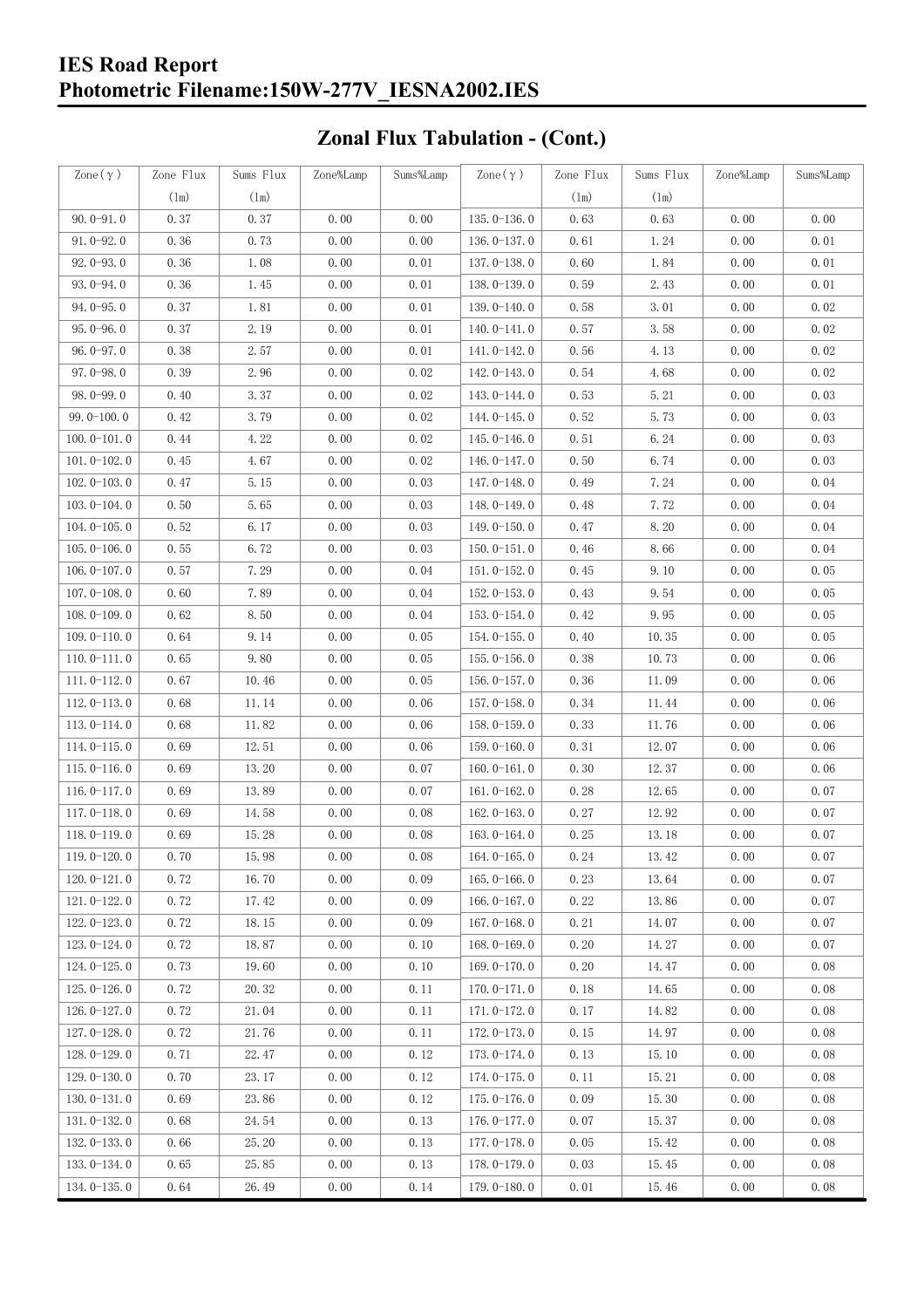## **Round ISO Lighting Intensity Diagram**

| Lum. Name:           | Lum.Catelog:          |                    | $\textsf{Test ID:} \quad 2017-04-14$ |
|----------------------|-----------------------|--------------------|--------------------------------------|
| Lamp Name: 150W      | Lamp Catelog:         | Test Lab: EVERFINE |                                      |
| Manufacture: xinfang | Test Machine:GON-2000 |                    | Test Date: 2017-04-14 09:38:59       |

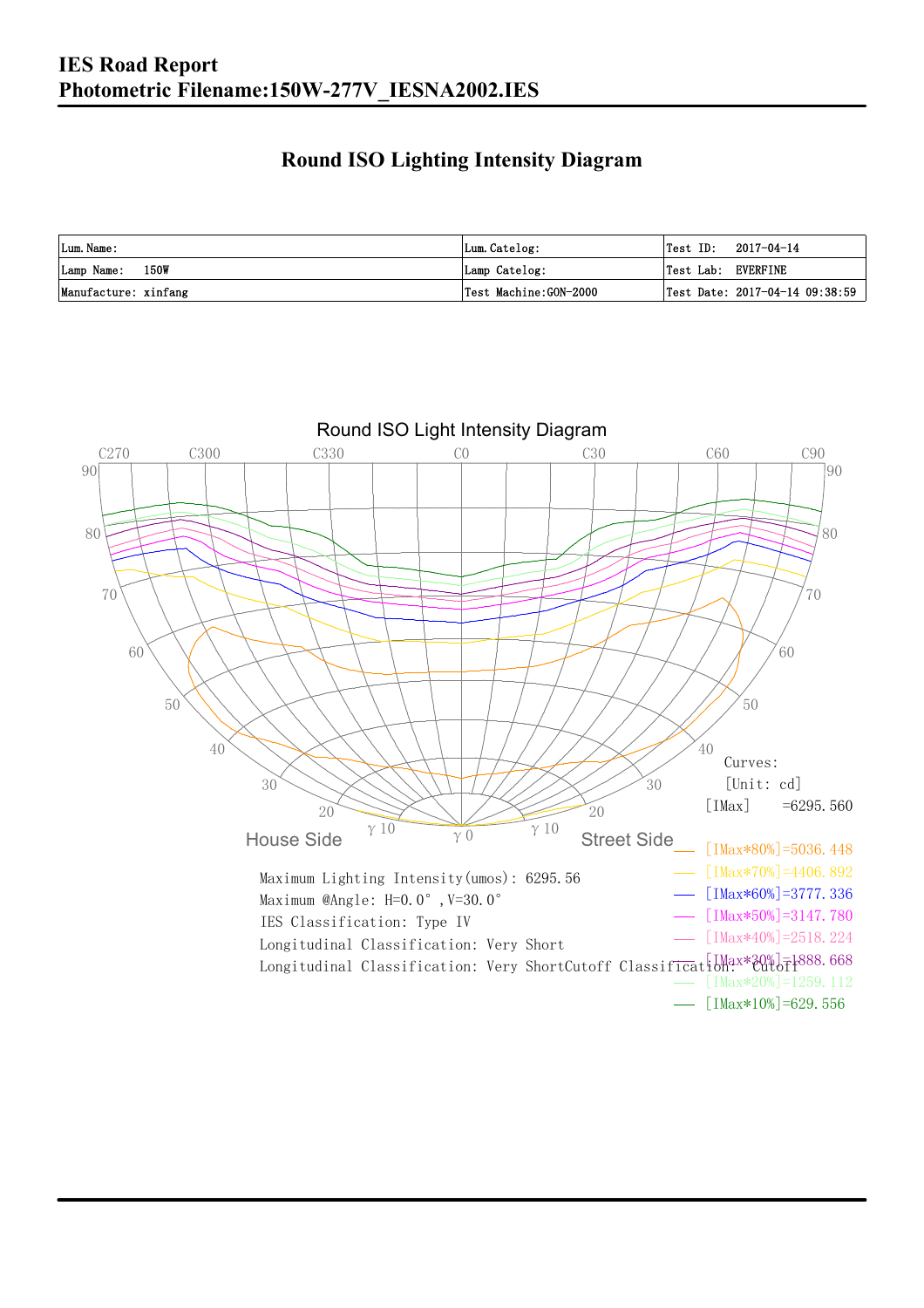### **Plane ISO-Illuminance Diagram**

| Lum. Name:           | Lum.Catelog:          |                    | $\textsf{Test ID:} \quad 2017-04-14$ |
|----------------------|-----------------------|--------------------|--------------------------------------|
| Lamp Name: 150W      | Lamp Catelog:         | Test Lab: EVERFINE |                                      |
| Manufacture: xinfang | Test Machine:GON-2000 |                    | Test Date: 2017-04-14 09:38:59       |



#### Plane ISO-Illuminance Curve

Working Plane Maximum Illuminance(lx): 518.66 Working Plane Maximum Illuminance Position(d/h):H0.0 V0.2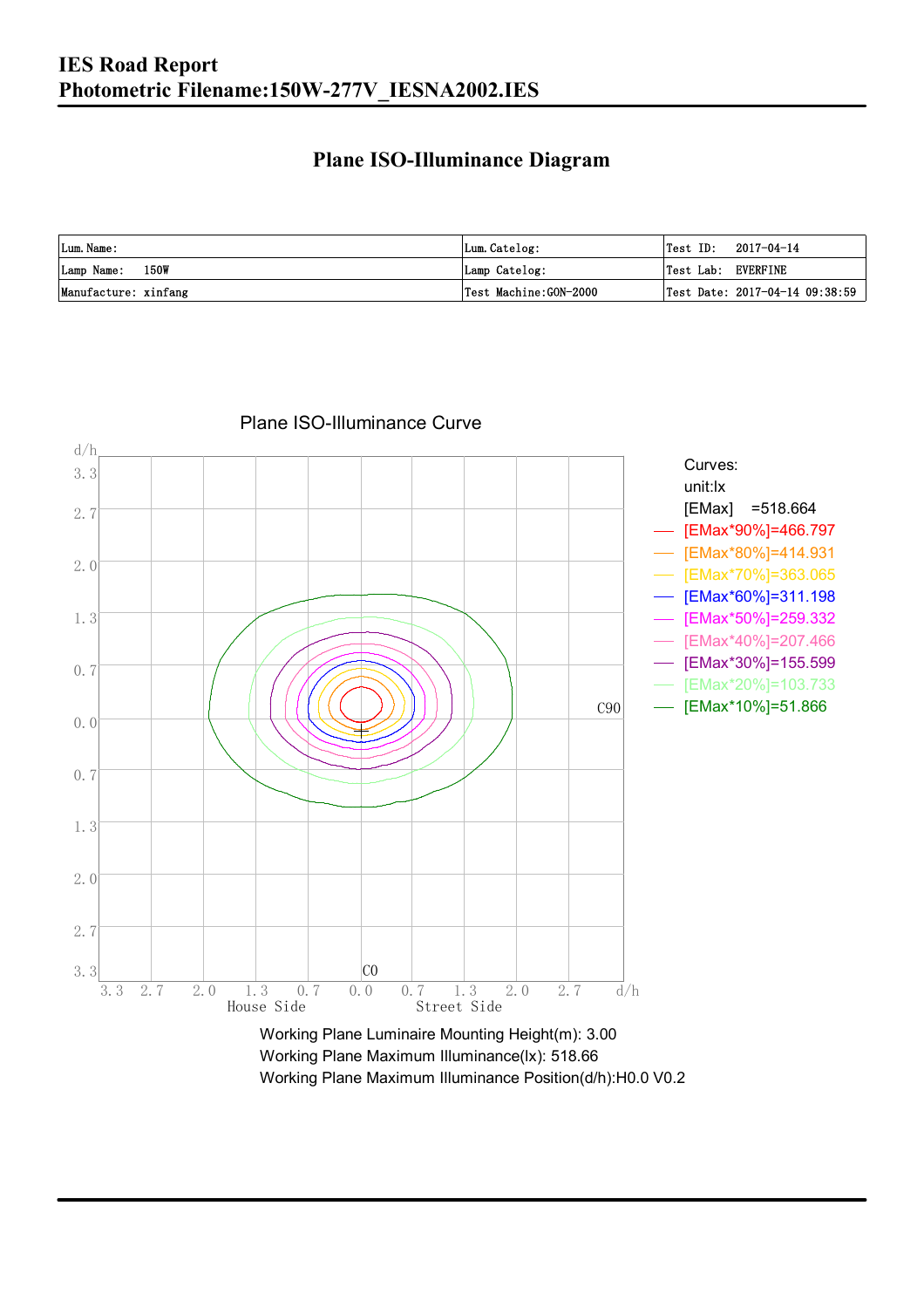## **3D Plane ISO Illuminance Diagram**

| Lum. Name:           | Lum.Catelog:          | $\textsf{Test ID:} \quad 2017-04-14$ |                                |
|----------------------|-----------------------|--------------------------------------|--------------------------------|
| Lamp Name: 150W      | Lamp Catelog:         | Test Lab: EVERFINE                   |                                |
| Manufacture: xinfang | Test Machine:GON-2000 |                                      | Test Date: 2017-04-14 09:38:59 |

#### 3D Plane Illuminance Modal

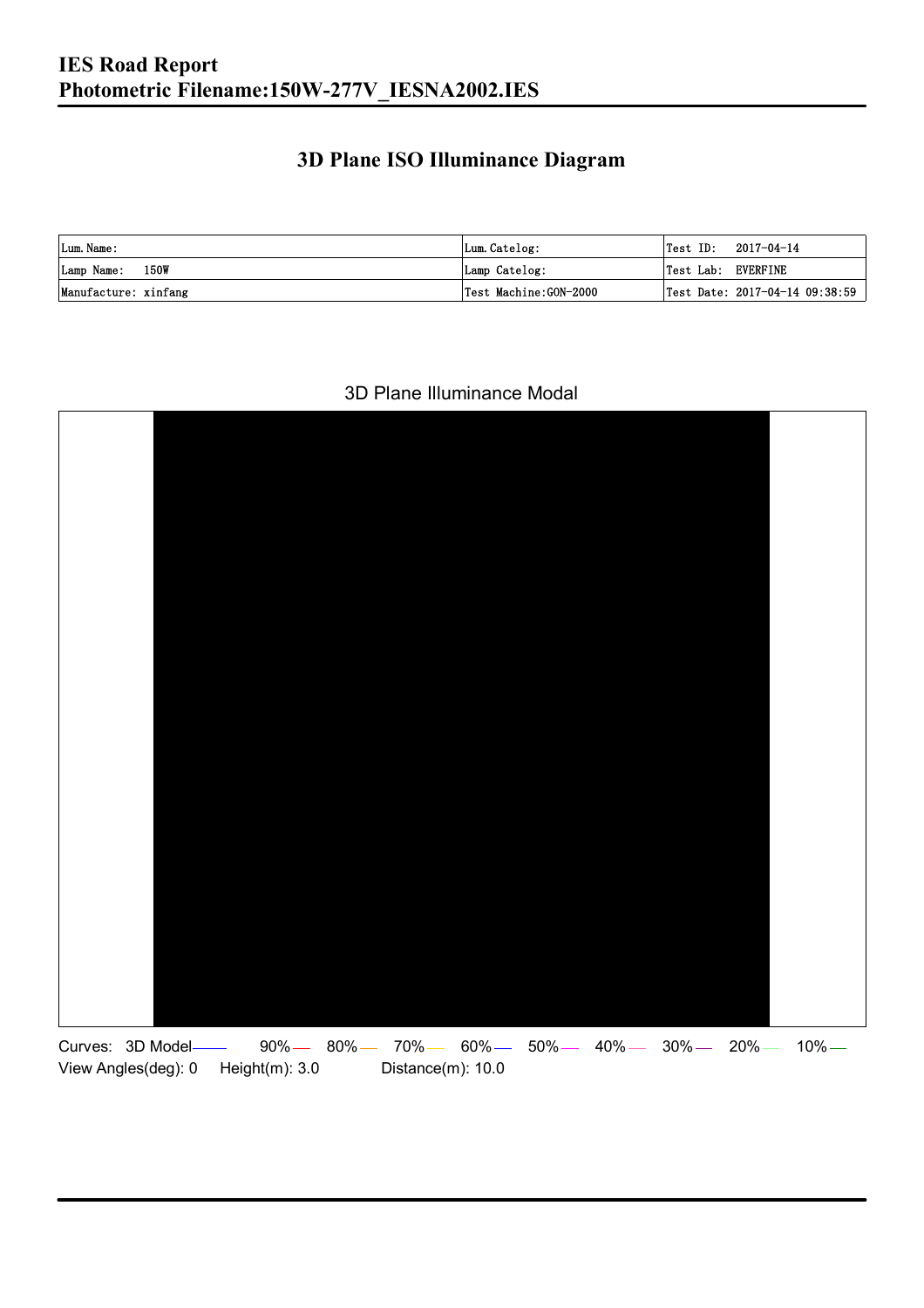## **Road Coefficient of Utilization Curves**

| Lum. Name:           | Lum.Catelog:          | Test ID:           | 2017-04-14                     |
|----------------------|-----------------------|--------------------|--------------------------------|
| Lamp Name: 150W      | Lamp Catelog:         | Test Lab: EVERFINE |                                |
| Manufacture: xinfang | Test Machine:GON-2000 |                    | Test Date: 2017-04-14 09:38:59 |



Tilt Angles: Ang1(deg): 0 Ang2(deg): 5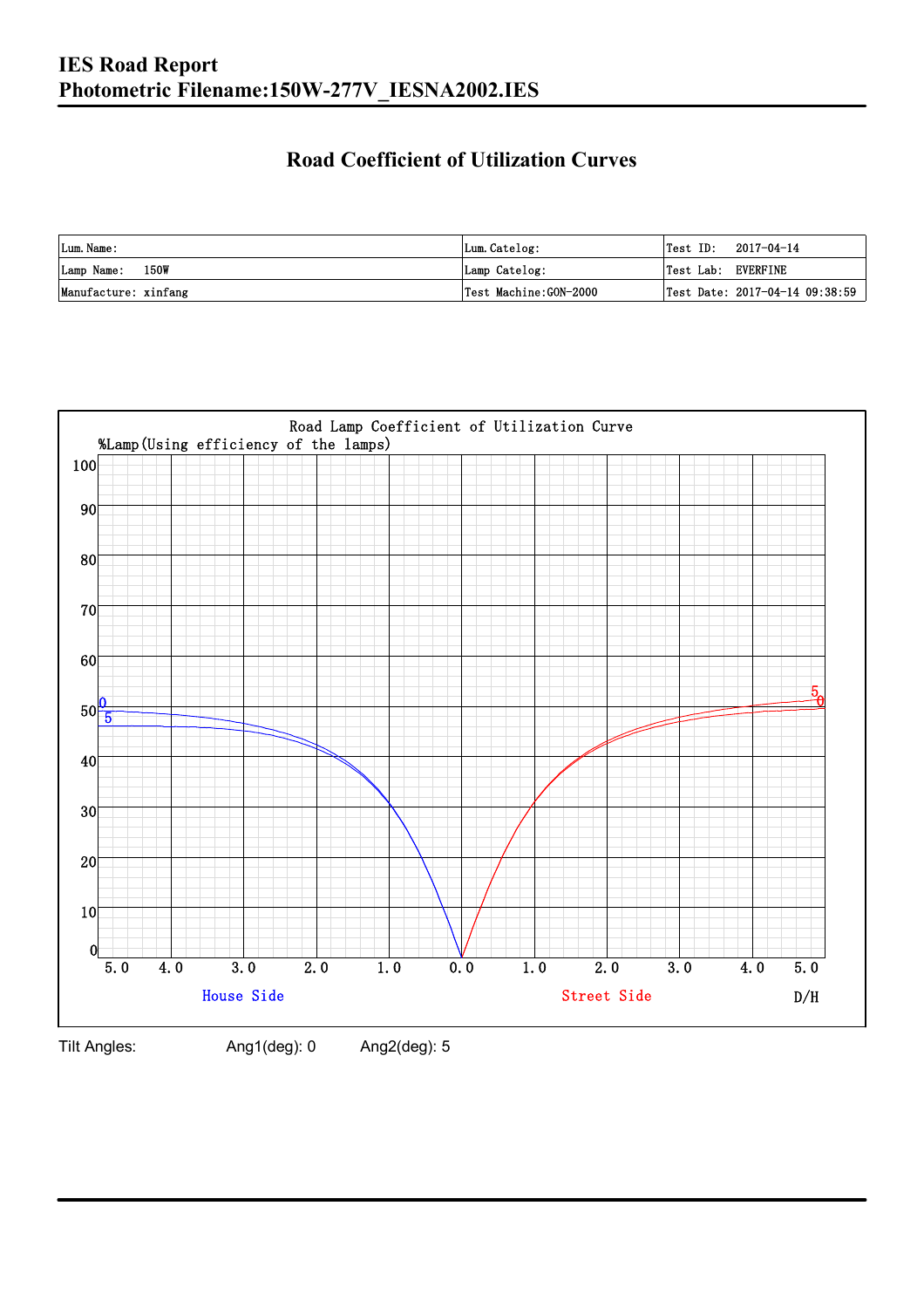## **Candela Tabulation**

| V/H           | CO.0    | C22.5   | C45.0   | C67.5   | C90.0   | C112.5  | C135.0  | C157.5                  | C180.0  | C <sub>2</sub> 02.5 | C225.0  | C247.5  |
|---------------|---------|---------|---------|---------|---------|---------|---------|-------------------------|---------|---------------------|---------|---------|
| $\gamma$ 0.0  | 5046.63 | 5046.63 | 5046.63 | 5046.63 | 5046.63 | 5046.63 | 5046.63 | 5046.63                 | 5046.63 | 5046.63             | 5046.63 | 5046.63 |
| $\gamma$ 1.0  | 5120.42 | 5109.42 | 5094.43 | 5073.66 | 5046.02 | 5020.04 | 4996.82 | 4980.66                 | 4972.68 | 4981.10             | 4995.44 | 5021.60 |
| $\gamma$ 2.0  | 5191.27 | 5168.94 | 5138.22 | 5102.72 | 5049.24 | 4988.95 | 4942.23 | 4908.95                 | 4895.23 | 4911.35             | 4940.80 | 4997.38 |
| $\gamma$ 3.0  | 5256.72 | 5224.33 | 5180.55 | 5130.74 | 5051.58 | 4954.57 | 4883.00 | 4838.12                 | 4817.46 | 4841.57             | 4885.91 | 4969.18 |
| $\gamma$ 4.0  | 5317.22 | 5278.53 | 5219.15 | 5154.74 | 5045.92 | 4916.65 | 4821.05 | 4765.53                 | 4735.21 | 4767.97             | 4829.44 | 4938.33 |
| $\gamma$ 5.0  | 5372.74 | 5328.50 | 5262.41 | 5175.22 | 5033.09 | 4878.10 | 4760.39 | 4690.46                 | 4656.87 | 4693.43             | 4771.90 | 4904.61 |
| $\gamma$ 6.0  | 5425.31 | 5374.01 | 5305.78 | 5196.37 | 5020.46 | 4839.05 | 4698.30 | 4611.73                 | 4576.95 | 4618.80             | 4715.39 | 4870.51 |
| $\gamma$ 7.0  | 5477.04 | 5416.17 | 5342.83 | 5214.93 | 5011.73 | 4796.87 | 4634.64 | 4530.62                 | 4493.41 | 4542.66             | 4656.53 | 4835.99 |
| $\gamma$ 8.0  | 5526.00 | 5459.39 | 5376.53 | 5230.10 | 5004.01 | 4750.77 | 4570.33 | 4451.97                 | 4407.71 | 4463.31             | 4592.72 | 4800.41 |
| $\gamma$ 9.0  | 5571.43 | 5502.73 | 5413.22 | 5246.20 | 4991.71 | 4705.36 | 4506.68 | 4374.06                 | 4317.35 | 4380.55             | 4530.91 | 4763.61 |
| $\gamma$ 10.0 | 5618.24 | 5541.88 | 5448.34 | 5262.07 | 4975.34 | 4662.21 | 4444.14 | 4292.28                 | 4227.25 | 4297.16             | 4466.47 | 4728.87 |
| $\gamma$ 11.0 | 5667.96 | 5582.84 | 5480.62 | 5282.56 | 4964.91 | 4622.29 | 4379.68 | 4207.31                 | 4129.78 | 4212.79             | 4403.45 | 4696.39 |
| $\gamma$ 12.0 | 5715.40 | 5626.24 | 5516.06 | 5304.82 | 4959.25 | 4582.78 | 4317.17 | 4114.11                 | 4031.53 | 4122.97             | 4341.48 | 4667.21 |
| $\gamma$ 13.0 | 5755.36 | 5668.07 | 5551.25 | 5331.06 | 4958.02 | 4546.80 | 4250.57 | 4023.15                 | 3938.24 | 4034.52             | 4277.21 | 4635.32 |
| $\gamma$ 14.0 | 5786.86 | 5707.14 | 5585.80 | 5358.53 | 4958.21 | 4517.83 | 4184.75 | 3932.13                 | 3848.93 | 3946.05             | 4215.89 | 4605.96 |
| $\gamma$ 15.0 | 5816.09 | 5745.42 | 5621.40 | 5384.71 | 4964.41 | 4491.93 | 4114.62 | 3850.20                 | 3763.21 | 3864.32             | 4153.81 | 4579.20 |
| $\gamma$ 16.0 | 5846.16 | 5783.04 | 5653.11 | 5409.96 | 4981.08 | 4466.98 | 4047.90 | 3773.05                 | 3682.18 | 3781.83             | 4093.21 | 4556.59 |
| $\gamma$ 17.0 | 5875.14 | 5820.43 | 5684.17 | 5440.97 | 5003.53 | 4443.96 | 3980.17 | 3696.73                 | 3607.24 | 3702.45             | 4035.00 | 4535.94 |
| $\gamma$ 18.0 | 5906.61 | 5857.64 | 5717.06 | 5475.22 | 5027.79 | 4424.64 | 3912.78 | 3620.07                 | 3537.22 | 3628.26             | 3976.81 | 4519.06 |
| $\gamma$ 19.0 | 5947.31 | 5894.66 | 5750.75 | 5506.45 | 5047.73 | 4409.32 | 3847.27 | 3551.80                 | 3467.19 | 3558.97             | 3919.50 | 4510.68 |
| $\gamma$ 20.0 | 5987.50 | 5928.49 | 5783.05 | 5541.95 | 5072.26 | 4392.62 | 3786.75 | 3483.52                 | 3397.19 | 3489.69             | 3866.42 | 4503.55 |
| $\gamma$ 21.0 | 6021.64 | 5961.21 | 5815.57 | 5577.14 | 5100.73 | 4375.77 | 3730.02 | 3415.37                 | 3335.52 | 3420.58             | 3811.97 | 4496.62 |
| $\gamma$ 22.0 | 6055.13 | 5993.63 | 5844.83 | 5613.53 | 5121.82 | 4357.92 | 3678.19 | 3358.15                 | 3277.68 | 3362.85             | 3757.51 | 4487.67 |
| $\gamma$ 23.0 | 6093.93 | 6024.62 | 5872.60 | 5648.33 | 5146.84 | 4339.21 | 3625.51 | 3297.00                 | 3212.28 | 3308.26             | 3705.93 | 4481.35 |
| $\gamma$ 24.0 | 6131.40 | 6055.49 | 5896.59 | 5686.43 | 5176.30 | 4318.62 | 3577.73 | 3234.29                 | 3150.62 | 3253.02             | 3657.56 | 4473.55 |
| $\gamma$ 25.0 | 6167.31 | 6089.32 | 5921.35 | 5724.49 | 5202.42 | 4295.71 | 3527.25 | 3176.24                 | 3089.05 | 3199.13             | 3608.63 | 4463.20 |
| $\gamma$ 26.0 | 6203.44 | 6121.07 | 5949.54 | 5759.42 | 5226.74 | 4275.83 | 3476.76 | 3119.26                 | 3033.56 | 3145.73             | 3557.78 | 4452.46 |
| $\gamma$ 27.0 | 6238.14 | 6147.59 | 5974.77 | 5800.02 | 5261.11 | 4255.97 | 3426.40 | 3060.29                 | 2979.18 | 3090.46             | 3506.93 | 4433.71 |
| $\gamma$ 28.0 | 6265.21 | 6172.28 | 6000.00 | 5841.77 | 5289.29 | 4235.83 | 3381.57 | 2999.97                 | 2924.93 | 3035.16             | 3456.15 | 4417.41 |
| $\gamma$ 29.0 | 6282.94 | 6188.70 | 6024.09 | 5877.66 | 5316.13 | 4213.58 | 3341.87 | 2942.53                 | 2874.10 | 2977.98             | 3412.54 | 4405.79 |
| $\gamma$ 30.0 | 6295.56 | 6196.43 | 6043.93 | 5915.48 | 5345.12 | 4189.78 | 3300.48 | $2884.\,\allowbreak 57$ | 2824.22 | 2920.78             | 3373.66 | 4392.70 |
| $\gamma$ 31.0 | 6295.30 | 6196.43 | 6066.25 | 5949.63 | 5377.33 | 4164.94 | 3260.65 | 2831.93                 | 2774.94 | 2864.82             | 3338.94 | 4377.02 |
| $\gamma$ 32.0 | 6282.04 | 6189.48 | 6083.88 | 5978.41 | 5408.61 | 4134.17 | 3220.49 | 2778.95                 | 2729.20 | 2812.27             | 3302.83 | 4354.97 |
| $\gamma$ 33.0 | 6259.53 | 6178.14 | 6102.26 | 6008.21 | 5439.84 | 4101.68 | 3182.96 | 2727.09                 | 2679.89 | 2764.16             | 3267.87 | 4325.96 |
| $\gamma$ 34.0 | 6231.99 | 6157.78 | 6114.56 | 6039.13 | 5471.11 | 4071.15 | 3148.54 | 2677.94                 | 2630.57 | 2716.08             | 3235.51 | 4298.85 |
| $\gamma$ 35.0 | 6202.97 | 6129.75 | 6127.02 | 6065.41 | 5500.59 | 4044.17 | 3111.89 | 2630.64                 | 2585.29 | 2674.13             | 3204.56 | 4269.70 |
| $\gamma$ 36.0 | 6163.49 | 6100.70 | 6131.94 | 6093.08 | 5527.93 | 4016.74 | 3077.03 | 2581.86                 | 2530.02 | 2631.87             | 3172.27 | 4241.38 |
| $\gamma$ 37.0 | 6113.40 | 6069.01 | 6136.98 | 6119.14 | 5556.55 | 3988.61 | 3038.79 | 2534.69                 | 2469.83 | 2589.40             | 3137.60 | 4212.99 |
| $\gamma$ 38.0 | 6062.81 | 6036.13 | 6142.66 | 6141.33 | 5571.45 | 3963.13 | 2998.76 | 2485.30                 | 2403.89 | 2544.78             | 3100.73 | 4187.86 |
| $\gamma$ 39.0 | 6003.57 | 6003.34 | 6147.82 | 6156.38 | 5586.76 | 3940.18 | 2958.63 | 2432.18                 | 2333.46 | 2500.15             | 3066.07 | 4167.25 |
| $\gamma$ 40.0 | 5940.85 | 5968.66 | 6147.27 | 6172.98 | 5599.30 | 3920.86 | 2919.78 | 2373.51                 | 2263.08 | 2447.97             | 3030.96 | 4145.81 |
| $\gamma$ 41.0 | 5872.37 | 5929.83 | 6142.82 | 6181.23 | 5599.87 | 3903.78 | 2882.43 | 2313.37                 | 2196.20 | 2389.14             | 2997.36 | 4126.60 |
| $\gamma$ 42.0 | 5794.99 | 5888.71 | 6136.49 | 6190.98 | 5598.03 | 3888.77 | 2843.23 | 2249.72                 | 2135.61 | 2321.98             | 2964.90 | 4108.46 |
| $\gamma$ 43.0 | 5704.84 | 5853.20 | 6129.57 | 6194.82 | 5598.03 | 3870.66 | 2802.57 | 2184.85                 | 2075.49 | 2253.34             | 2930.04 | 4096.46 |
| $\gamma$ 44.0 | 5608.79 | 5805.66 | 6124.42 | 6201.18 | 5599.30 | 3854.04 | 2764.70 | 2128.90                 | 2021.46 | 2195.53             | 2896.32 | 4081.65 |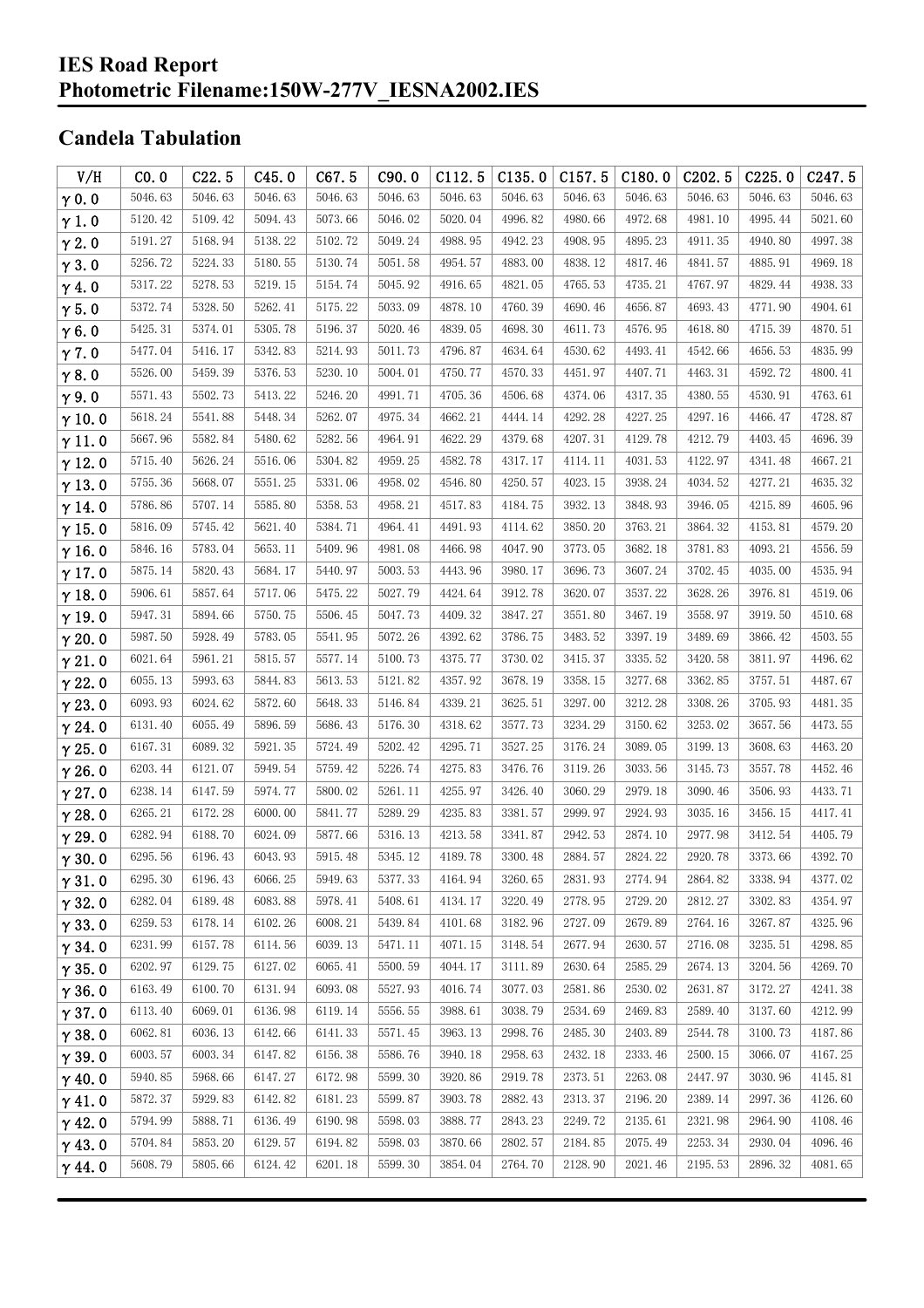| V/H           | CO.0    | C22.5   | C45.0   | C67.5   | C90.0   | C112.5  | C135.0  | C157.5  | C180.0  | C <sub>202.5</sub> | C225.0  | C <sub>247.5</sub> |
|---------------|---------|---------|---------|---------|---------|---------|---------|---------|---------|--------------------|---------|--------------------|
| $\gamma$ 45.0 | 5510.46 | 5750.87 | 6121.78 | 6203.85 | 5599.94 | 3839.97 | 2729.41 | 2076.54 | 1965.81 | 2140.55            | 2862.84 | 4068.63            |
| $\gamma$ 46.0 | 5406.52 | 5685.75 | 6120.48 | 6210.69 | 5600.58 | 3826.34 | 2692.32 | 2028.88 | 1914.12 | 2089.00            | 2827.08 | 4053.60            |
| $\gamma$ 47.0 | 5297.26 | 5606.86 | 6113.55 | 6220.37 | 5608.96 | 3817.21 | 2651.90 | 1981.73 | 1867.51 | 2039.00            | 2784.75 | 4036.11            |
| $\gamma$ 48.0 | 5178.66 | 5520.00 | 6102.93 | 6231.03 | 5618.81 | 3802.57 | 2605.87 | 1936.38 | 1822.89 | 1991.87            | 2739.16 | 4021.86            |
| $\gamma$ 49.0 | 5048.05 | 5418.40 | 6090.10 | 6243.92 | 5614.44 | 3789.42 | 2557.76 | 1891.86 | 1779.88 | 1941.82            | 2690.84 | 4006.89            |
| $\gamma$ 50.0 | 4919.07 | 5297.97 | 6074.92 | 6251.04 | 5609.99 | 3774.76 | 2507.62 | 1849.22 | 1735.87 | 1893.84            | 2643.03 | 3998.99            |
| $\gamma$ 51.0 | 4784.16 | 5175.94 | 6048.45 | 6254.91 | 5606.86 | 3761.71 | 2461.03 | 1807.35 | 1686.87 | 1846.13            | 2600.93 | 3985.19            |
| $\gamma$ 52.0 | 4626.78 | 5053.73 | 6016.09 | 6257.55 | 5598.37 | 3747.52 | 2416.72 | 1766.70 | 1634.43 | 1802.18            | 2560.05 | 3972.23            |
| $\gamma$ 53.0 | 4470.35 | 4928.12 | 5968.37 | 6248.70 | 5582.21 | 3731.93 | 2376.57 | 1725.71 | 1579.25 | 1761.88            | 2520.24 | 3961.26            |
| $\gamma$ 54.0 | 4294.33 | 4802.99 | 5917.00 | 6230.70 | 5559.09 | 3705.77 | 2338.70 | 1676.60 | 1524.13 | 1719.77            | 2477.34 | 3947.41            |
| $\gamma$ 55.0 | 4098.67 | 4677.53 | 5852.91 | 6204.95 | 5528.64 | 3680.28 | 2299.63 | 1623.12 | 1470.99 | 1674.34            | 2435.17 | 3933.02            |
| $\gamma$ 56.0 | 3868.83 | 4546.42 | 5770.84 | 6176.45 | 5510.57 | 3660.29 | 2255.89 | 1568.24 | 1419.99 | 1625.13            | 2397.30 | 3913.52            |
| $\gamma$ 57.0 | 3567.14 | 4402.14 | 5688.28 | 6151.91 | 5492.91 | 3641.16 | 2208.79 | 1518.33 | 1370.08 | 1575.20            | 2360.95 | 3900.63            |
| $\gamma$ 58.0 | 3194.85 | 4244.90 | 5595.12 | 6120.37 | 5490.18 | 3621.11 | 2156.72 | 1471.53 | 1323.80 | 1522.52            | 2322.92 | 3884.72            |
| $\gamma$ 59.0 | 2767.87 | 4055.70 | 5498.20 | 6082.89 | 5481.92 | 3596.12 | 2099.97 | 1425.95 | 1275.34 | 1472.40            | 2283.06 | 3856.89            |
| $\gamma$ 60.0 | 2337.97 | 3829.82 | 5398.26 | 6039.32 | 5464.06 | 3575.15 | 2043.33 | 1383.21 | 1208.95 | 1430.69            | 2235.57 | 3829.43            |
| $\gamma$ 61.0 | 1927.95 | 3540.50 | 5289.41 | 5993.09 | 5441.59 | 3553.98 | 1991.72 | 1342.96 | 1099.26 | 1378.17            | 2185.06 | 3807.41            |
| $\gamma$ 62.0 | 1574.79 | 3203.27 | 5172.11 | 5945.52 | 5421.31 | 3538.58 | 1944.94 | 1298.30 | 903.50  | 1342.58            | 2134.69 | 3786.03            |
| $\gamma$ 63.0 | 1223.14 | 2825.08 | 5048.74 | 5889.96 | 5385.90 | 3523.59 | 1901.02 | 1227.98 | 703.94  | 1302.31            | 2086.53 | 3765.89            |
| $\gamma$ 64.0 | 871.49  | 2440.16 | 4915.19 | 5829.02 | 5350.82 | 3509.95 | 1853.91 | 1085.23 | 584.07  | 1206.95            | 2038.71 | 3745.25            |
| $\gamma$ 65.0 | 522.17  | 2056.54 | 4777.57 | 5757.06 | 5320.24 | 3484.47 | 1802.31 | 934.72  | 542.39  | 1071.47            | 1988.55 | 3723.22            |
| $\gamma$ 66.0 | 341.34  | 1679.46 | 4628.08 | 5677.70 | 5296.58 | 3458.98 | 1752.99 | 794.81  | 477.02  | 939.17             | 1938.58 | 3699.18            |
| $\gamma$ 67.0 | 278.29  | 1302.38 | 4463.69 | 5595.88 | 5273.08 | 3433.44 | 1703.95 | 682.33  | 366.78  | 846.54             | 1882.60 | 3666.44            |
| $\gamma$ 68.0 | 230.23  | 925.29  | 4259.24 | 5508.94 | 5249.87 | 3402.56 | 1651.07 | 605.27  | 306.08  | 744.94             | 1813.79 | 3630.92            |
| $\gamma$ 69.0 | 204.06  | 696.84  | 4024.36 | 5420.06 | 5229.06 | 3371.06 | 1571.33 | 532.43  | 278.20  | 662.11             | 1773.40 | 3606.32            |
| $\gamma$ 70.0 | 188.63  | 536.22  | 3747.61 | 5317.61 | 5191.11 | 3342.70 | 1431.49 | 462.21  | 246.02  | 581.35             | 1674.61 | 3577.45            |
| $\gamma$ 71.0 | 176.24  | 405.20  | 3424.06 | 5195.27 | 5140.60 | 3311.24 | 1315.88 | 383.49  | 210.42  | 489.49             | 1525.54 | 3552.22            |
| $\gamma$ 72.0 | 163.91  | 297.69  | 3060.20 | 5051.23 | 5037.92 | 3274.26 | 1253.26 | 295.95  | 183.17  | 398.73             | 1389.69 | 3528.22            |
| $\gamma$ 73.0 | 152.19  | 209.94  | 2656.48 | 4903.93 | 4833.51 | 3233.87 | 1199.92 | 236.38  | 166.69  | 305.82             | 1336.88 | 3504.21            |
| $\gamma$ 74.0 | 140.79  | 162.20  | 2177.42 | 4739.07 | 4509.00 | 3190.22 | 1140.51 | 208.07  | 153.08  | 243.09             | 1300.62 | 3480.05            |
| $\gamma$ 75.0 | 122.99  | 137.47  | 1813.26 | 4548.13 | 3882.35 | 3139.09 | 1055.44 | 190.30  | 130.36  | 205.75             | 1254.02 | 3427.67            |
| $\gamma$ 76.0 | 103.58  | 122.50  | 1508.71 | 4072.24 | 3255.70 | 3030.95 | 870.96  | 168.28  | 107.62  | 185.17             | 1149.78 | 3169.40            |
| $\gamma$ 77.0 | 91.45   | 108.79  | 1204.21 | 3631.49 | 2634.59 | 2766.67 | 721.42  | 132.71  | 93.21   | 141.68             | 938.02  | 2930.72            |
| $\gamma$ 78.0 | 80.66   | 94.77   | 791.37  | 3096.29 | 2301.78 | 2530.74 | 635.03  | 113.56  | 81.42   | 119.63             | 779.08  | 2728.40            |
| $\gamma$ 79.0 | 69.20   | 82.06   | 424.28  | 2560.42 | 1921.59 | 2142.30 | 524.88  | 100.27  | 69.66   | 108.41             | 569.46  | 2412.06            |
| $\gamma$ 80.0 | 55.12   | 70.06   | 250.04  | 2018.77 | 1420.46 | 1499.21 | 343.31  | 86.58   | 54.27   | 96.55              | 321.21  | 1827.78            |
| $\gamma$ 81.0 | 40.38   | 52.77   | 167.20  | 1615.21 | 1088.97 | 1087.18 | 239.12  | 67.96   | 40.83   | 79.90              | 239.98  | 1278.85            |
| $\gamma$ 82.0 | 21.30   | 33.44   | 97.99   | 1212.39 | 789.44  | 820.96  | 158.42  | 52.12   | 28.05   | 63.85              | 157.64  | 816.30             |
| $\gamma$ 83.0 | 5.09    | 15.00   | 59.86   | 809.55  | 572.72  | 497.73  | 108.97  | 36.08   | 17.34   | 48.89              | 92.39   | 536.59             |
| $\gamma$ 84.0 | 2.43    | 4.98    | 33.49   | 529.16  | 340.18  | 274.86  | 67.90   | 18.01   | 8.63    | 24.53              | 59.54   | 334.21             |
| $\gamma$ 85.0 | 1.87    | 3.76    | 16.03   | 275.60  | 95.01   | 106.01  | 26.61   | 6.43    | 5.21    | 7.27               | 24.17   | 151.57             |
| $\gamma$ 86.0 | 1.13    | 2.68    | 9.58    | 71.68   | 30.03   | 41.69   | 9.86    | 5.43    | 4.68    | 6.22               | 11.01   | 32.19              |
| $\gamma$ 87.0 | 0.08    | 1.03    | 7.08    | 18.12   | 13.79   | 14.50   | 7.85    | 4.80    | 4.20    | 5.44               | 9.17    | 15.01              |
| $\gamma$ 88.0 | 0.00    | 0.02    | 4.17    | 11.73   | 11.90   | 10.89   | 6.61    | 3.98    | 3.51    | 4.69               | 7.82    | 12.05              |
| $\gamma$ 89.0 | 0.00    | 0.00    | 2.60    | 9.49    | 7.95    | 6.55    | 2.14    | 0.40    | 0.12    | 1.38               | 3.90    | 7.74               |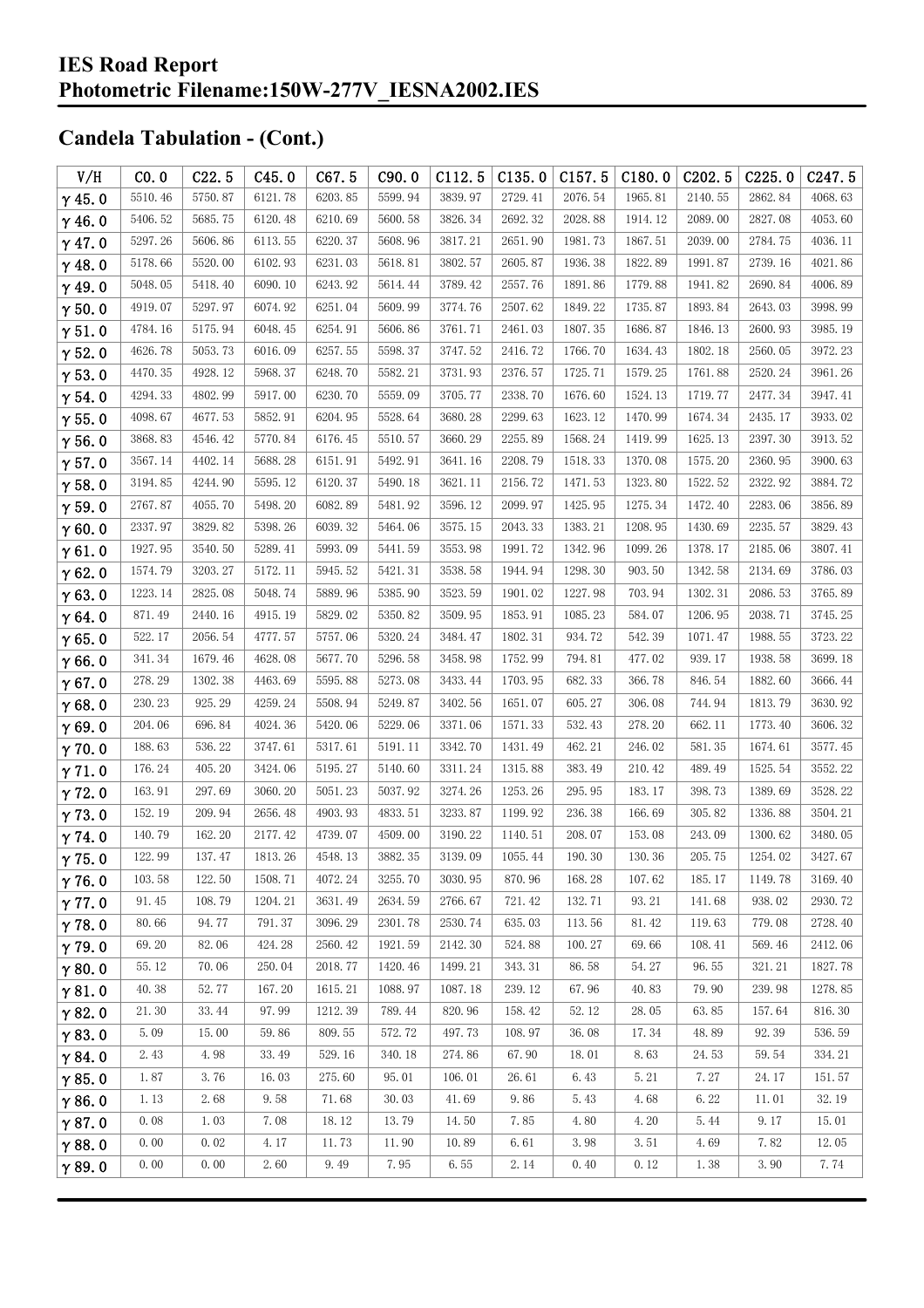| V/H            | CO.0 | C22.5 | C45.0    | C67.5 | C90.0 | C112.5 | C135.0 | C157.5 | C180.0 | C <sub>202.5</sub> | C225.0 | C247.5 |
|----------------|------|-------|----------|-------|-------|--------|--------|--------|--------|--------------------|--------|--------|
| $\gamma$ 90.0  | 0.00 | 0.00  | 2.23     | 8.54  | 7.31  | 5.93   | 1.05   | 0.00   | 0.00   | 0.00               | 2.58   | 7.57   |
| $\gamma$ 91.0  | 0.00 | 0.00  | 2.10     | 8.04  | 7.27  | 5.93   | 0.99   | 0.00   | 0.00   | 0.00               | 2.69   | 7.57   |
| $\gamma$ 92.0  | 0.00 | 0.00  | 1.99     | 7.75  | 7.33  | 6.05   | 1.23   | 0.00   | 0.00   | 0.00               | 2.93   | 7.62   |
| $\gamma$ 93.0  | 0.00 | 0.00  | 1.93     | 7.51  | 7.38  | 6.11   | 1.35   | 0.00   | 0.00   | 0.00               | 3.11   | 7.64   |
| $\gamma$ 94.0  | 0.00 | 0.00  | 1.93     | 7.39  | 7.38  | 6.34   | 1.59   | 0.00   | 0.00   | 0.00               | 3.29   | 7.92   |
| $\gamma$ 95.0  | 0.00 | 0.00  | $1.\,93$ | 7.22  | 7.61  | 6.52   | 1.99   | 0.00   | 0.00   | 0.00               | 3.63   | 8.10   |
| $\gamma$ 96.0  | 0.00 | 0.00  | 1.93     | 7.11  | 7.84  | 6.80   | 2.28   | 0.00   | 0.00   | 0.00               | 3.92   | 8.15   |
| $\gamma$ 97.0  | 0.00 | 0.00  | 1.93     | 7.04  | 7.97  | 6.98   | 2.69   | 0.00   | 0.00   | 0.00               | 4.39   | 8.45   |
| $\gamma$ 98.0  | 0.00 | 0.00  | 2.10     | 6.92  | 8.31  | 7.10   | 3.04   | 0.00   | 0.00   | 0.06               | 4.62   | 8.57   |
| $\gamma$ 99.0  | 0.00 | 0.00  | 2.22     | 6.92  | 8.54  | 7.38   | 3.39   | 0.00   | 0.00   | 0.36               | 4.98   | 8.69   |
| $\gamma$ 100.0 | 0.00 | 0.00  | 2.33     | 6.98  | 8.73  | 7.62   | 4.04   | 0.01   | 0.00   | 0.60               | 5.34   | 9.15   |
| $\gamma$ 101.0 | 0.00 | 0.06  | 2.40     | 7.04  | 9.12  | 7.91   | 4.21   | 0.41   | 0.00   | 0.83               | 5.62   | 9.34   |
| $\gamma$ 102.0 | 0.00 | 0.17  | 2.52     | 7.10  | 9.42  | 8.20   | 4.45   | 0.47   | 0.00   | 1.36               | 5.98   | 9.63   |
| $\gamma$ 103.0 | 0.00 | 0.34  | 2.75     | 7.21  | 9.55  | 8.44   | 4.85   | 0.83   | 0.00   | 1.60               | 6.21   | 9.82   |
| $\gamma$ 104.0 | 0.00 | 0.47  | 2.92     | 7.74  | 10.11 | 8.79   | 5.20   | 1.13   | 0.13   | 2.00               | 6.44   | 10.38  |
| $\gamma$ 105.0 | 0.00 | 0.53  | 3.32     | 7.92  | 10.34 | 9.02   | 5.54   | 1.70   | 0.36   | 2.35               | 6.67   | 10.44  |
| $\gamma$ 106.0 | 0.00 | 0.87  | 3.39     | 8.10  | 10.47 | 9.42   | 5.96   | 2.05   | 0.53   | 2.70               | 6.97   | 11.04  |
| $\gamma$ 107.0 | 0.00 | 0.83  | 3.63     | 8.51  | 10.69 | 9.71   | 6.19   | 2.40   | 0.83   | 3.17               | 7.14   | 11.45  |
| $\gamma$ 108.0 | 0.29 | 1.05  | 3.63     | 8.74  | 10.81 | 9.95   | 6.24   | 2.69   | 1.36   | 3.52               | 7.31   | 11.91  |
| $\gamma$ 109.0 | 0.34 | 1.23  | 3.68     | 9.03  | 11.21 | 10.36  | 6.31   | 3.12   | 1.76   | 3.76               | 7.49   | 12.44  |
| $\gamma$ 110.0 | 0.64 | 1.29  | 3.75     | 9.33  | 11.34 | 10.81  | 6.47   | 3.58   | 2.13   | 4.05               | 7.49   | 12.67  |
| $\gamma$ 111.0 | 0.64 | 1.35  | 4.04     | 9.57  | 11.44 | 11.05  | 6.60   | 3.86   | 2.53   | 4.46               | 7.61   | 12.67  |
| $\gamma$ 112.0 | 0.70 | 1.46  | 4.15     | 9.74  | 11.33 | 11.28  | 6.89   | 4.05   | 2.93   | 4.82               | 7.90   | 12.67  |
| $\gamma$ 113.0 | 0.82 | 1.47  | 4.15     | 9.74  | 11.33 | 11.45  | 7.07   | 4.32   | 3.35   | 4.99               | 8.08   | 12.73  |
| $\gamma$ 114.0 | 0.87 | 1.47  | 4.15     | 9.80  | 11.33 | 11.51  | 7.47   | 4.28   | 3.88   | 4.99               | 8.31   | 12.62  |
| $\gamma$ 115.0 | 1.06 | 1.53  | 4.34     | 9.97  | 11.27 | 11.44  | 7.76   | 4.39   | 4.16   | 4.99               | 8.54   | 12.55  |
| $\gamma$ 116.0 | 1.29 | 1.59  | 4.51     | 10.04 | 11.04 | 11.15  | 7.95   | 4.39   | 4.52   | 4.99               | 8.60   | 12.20  |
| $\gamma$ 117.0 | 1.35 | 1.64  | 4.68     | 10.04 | 10.98 | 11.15  | 8.25   | 4.46   | 4.99   | 5.05               | 8.73   | 12.09  |
| $\gamma$ 118.0 | 1.29 | 1.59  | 4.80     | 10.04 | 10.87 | 11.04  | 8.58   | 4.76   | 5.28   | 5.16               | 8.84   | 11.86  |
| $\gamma$ 119.0 | 1.40 | 1.82  | 5.03     | 10.04 | 10.69 | 11.04  | 8.75   | 5.38   | 5.51   | 5.99               | 9.02   | 11.61  |
| $\gamma$ 120.0 | 1.64 | 2.22  | 5.09     | 10.04 | 10.64 | 10.98  | 8.75   | 6.44   | 5.75   | 6.75               | 9.02   | 11.27  |
| $\gamma$ 121.0 | 2.05 | 2.58  | 5.21     | 10.04 | 10.51 | 10.93  | 8.81   | 7.15   | 6.28   | 7.64               | 9.02   | 11.21  |
| $\gamma$ 122.0 | 2.40 | 2.93  | 5.15     | 10.04 | 10.34 | 10.87  | 8.75   | 7.61   | 6.81   | 8.10               | 8.95   | 11.15  |
| $\gamma$ 123.0 | 2.75 | 3.28  | 5.15     | 10.04 | 9.99  | 10.81  | 8.75   | 7.91   | 7.51   | 8.28               | 8.77   | 11.15  |
| $\gamma$ 124.0 | 3.15 | 3.69  | 5.15     | 10.04 | 9.94  | 10.87  | 8.69   | 8.14   | 8.04   | 8.63               | 8.60   | 11.15  |
| $\gamma$ 125.0 | 3.22 | 4.05  | 5.15     | 10.04 | 9.94  | 10.81  | 8.69   | 8.43   | 8.56   | 8.85               | 8.77   | 11.15  |
| $\gamma$ 126.0 | 3.34 | 4.16  | 5.15     | 10.04 | 9.99  | 10.75  | 8.69   | 8.54   | 8.79   | 8.98               | 8.84   | 11.21  |
| $\gamma$ 127.0 | 3.98 | 4.22  | 5.15     | 10.04 | 9.99  | 10.68  | 8.71   | 8.90   | 8.98   | 9.40               | 8.91   | 11.14  |
| $\gamma$ 128.0 | 4.15 | 4.45  | 5.15     | 10.04 | 9.99  | 10.22  | 8.82   | 9.19   | 9.49   | 9.68               | 9.36   | 11.03  |
| $\gamma$ 129.0 | 4.39 | 4.58  | 5.15     | 9.81  | 10.05 | 9.88   | 8.99   | 9.49   | 9.73   | 9.69               | 9.30   | 10.61  |
| $\gamma$ 130.0 | 4.62 | 4.86  | 5.15     | 9.45  | 9.94  | 9.71   | 8.94   | 9.66   | 9.96   | 10.03              | 9.30   | 10.56  |
| $\gamma$ 131.0 | 4.86 | 4.98  | 5.15     | 9.10  | 9.76  | 9.36   | 8.81   | 9.77   | 10.37  | 10.21              | 9.30   | 10.03  |
| $\gamma$ 132.0 | 5.04 | 5.11  | 5.15     | 8.69  | 9.71  | 9.18   | 8.75   | 9.89   | 10.49  | 10.38              | 9.30   | 9.86   |
| $\gamma$ 133.0 | 5.09 | 5.34  | 5.15     | 8.51  | 9.65  | 9.13   | 8.81   | 9.83   | 10.55  | 10.33              | 9.30   | 9.86   |
| $\gamma$ 134.0 | 5.04 | 5.39  | 5.15     | 8.51  | 9.59  | 9.13   | 8.64   | 9.83   | 10.55  | 10.33              | 9.13   | 9.80   |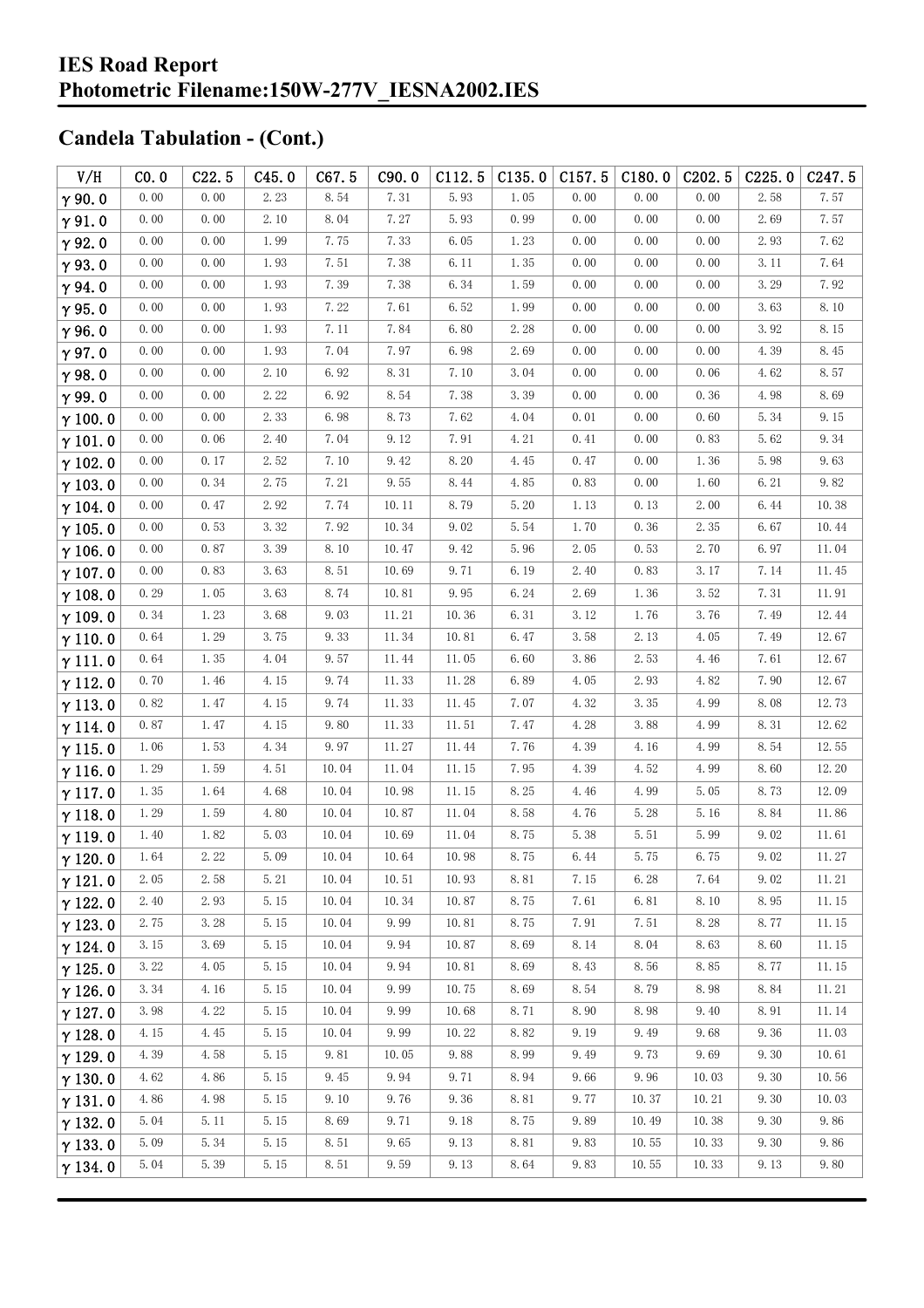| V/H            | CO.0  | C22.5 | C45.0 | C67.5 | C90.0 | C112.5 | C135.0 | C157.5 | C180.0 | C <sub>2</sub> 02.5 | C225.0 | C247.5 |
|----------------|-------|-------|-------|-------|-------|--------|--------|--------|--------|---------------------|--------|--------|
| $\gamma$ 135.0 | 6.01  | 5.51  | 5.15  | 8.34  | 9.52  | 9.13   | 8.45   | 9.83   | 10.60  | 10.33               | 8.99   | 9.80   |
| $\gamma$ 136.0 | 6.27  | 5.69  | 5.15  | 8.28  | 9.35  | 9.19   | 8.05   | 9.95   | 10.55  | 10.33               | 8.48   | 9.80   |
| $\gamma$ 137.0 | 6.68  | 5.69  | 5.15  | 8.28  | 9.18  | 9.19   | 7.82   | 10.06  | 10.55  | 10.33               | 8.07   | 9.86   |
| $\gamma$ 138.0 | 6.96  | 5.64  | 5.15  | 8.28  | 9.06  | 9.19   | 7.65   | 10.06  | 10.55  | 10.33               | 7.84   | 9.91   |
| $\gamma$ 139.0 | 6.15  | 5.92  | 5.21  | 8.28  | 9.00  | 9.19   | 7.59   | 10.12  | 10.55  | 10.33               | 7.90   | 9.86   |
| $\gamma$ 140.0 | 6.15  | 5.98  | 5.04  | 8.28  | 9.00  | 9.19   | 7.59   | 10.00  | 10.55  | 10.38               | 7.79   | 9.86   |
| $\gamma$ 141.0 | 7.56  | 6.04  | 5.04  | 8.16  | 9.00  | 9.19   | 7.59   | 10.00  | 10.61  | 10.44               | 7.73   | 9.91   |
| $\gamma$ 142.0 | 7.79  | 6.10  | 4.81  | 7.92  | 9.00  | 9.19   | 7.65   | 10.00  | 11.15  | 10.44               | 7.97   | 9.86   |
| $\gamma$ 143.0 | 7.73  | 6.34  | 4.74  | 7.81  | 9.00  | 9.19   | 7.76   | 10.00  | 11.78  | 10.44               | 8.14   | 9.74   |
| $\gamma$ 144.0 | 7.73  | 6.34  | 4.68  | 7.69  | 9.06  | 9.13   | 7.76   | 10.00  | 11.78  | 10.50               | 8.38   | 9.68   |
| $\gamma$ 145.0 | 7.73  | 6.39  | 4.68  | 7.57  | 8.95  | 9.13   | 7.89   | 10.00  | 11.83  | 10.57               | 8.84   | 9.68   |
| $\gamma$ 146.0 | 7.91  | 6.57  | 4.80  | 7.51  | 9.00  | 9.13   | 8.18   | 10.00  | 11.83  | 10.86               | 9.03   | 9.57   |
| $\gamma$ 147.0 | 7.97  | 6.62  | 5.08  | 7.51  | 8.89  | 9.13   | 8.48   | 10.00  | 11.83  | 10.86               | 9.49   | 9.56   |
| $\gamma$ 148.0 | 8.31  | 6.62  | 5.32  | 7.51  | 8.89  | 9.13   | 8.71   | 10.00  | 11.83  | 11.03               | 9.90   | 9.33   |
| $\gamma$ 149.0 | 8.43  | 6.62  | 5.55  | 7.51  | 8.95  | 9.12   | 8.99   | 10.00  | 11.83  | 10.97               | 10.36  | 9.21   |
| $\gamma$ 150.0 | 8.38  | 6.68  | 5.84  | 7.51  | 8.89  | 9.00   | 9.11   | 10.00  | 11.83  | 10.97               | 10.53  | 9.21   |
| $\gamma$ 151.0 | 8.37  | 6.64  | 6.08  | 7.51  | 8.83  | 9.00   | 9.05   | 9.95   | 11.53  | 10.97               | 10.71  | 8.98   |
| $\gamma$ 152.0 | 8.37  | 6.80  | 6.31  | 7.51  | 8.48  | 8.95   | 9.05   | 9.83   | 11.13  | 10.97               | 10.71  | 8.92   |
| $\gamma$ 153.0 | 8.37  | 6.92  | 6.50  | 7.51  | 8.30  | 8.95   | 9.10   | 9.83   | 11.06  | 11.03               | 10.76  | 8.87   |
| $\gamma$ 154.0 | 8.43  | 6.98  | 6.89  | 7.57  | 8.19  | 8.95   | 8.92   | 9.59   | 10.83  | 10.84               | 10.59  | 8.85   |
| $\gamma$ 155.0 | 8.33  | 6.92  | 7.03  | 7.91  | 8.02  | 8.95   | 8.81   | 9.30   | 10.53  | 10.67               | 10.48  | 8.63   |
| $\gamma$ 156.0 | 8.20  | 6.92  | 7.20  | 7.98  | 7.79  | 8.95   | 8.69   | 9.25   | 10.00  | 10.37               | 9.72   | 8.57   |
| $\gamma$ 157.0 | 8.03  | 6.98  | 7.37  | 7.98  | 7.44  | 9.00   | 8.58   | 9.13   | 9.66   | 9.86                | 9.59   | 8.45   |
| $\gamma$ 158.0 | 7.97  | 7.04  | 7.43  | 7.98  | 7.38  | 8.89   | 8.28   | 9.02   | 9.60   | 9.61                | 9.36   | 8.45   |
| $\gamma$ 159.0 | 7.91  | 7.10  | 7.49  | 7.98  | 7.56  | 8.65   | 8.16   | 9.02   | 9.32   | 9.33                | 9.19   | 8.45   |
| $\gamma$ 160.0 | 7.85  | 7.21  | 7.49  | 7.98  | 7.56  | 8.19   | 8.12   | 8.96   | 9.32   | 9.27                | 9.02   | 8.45   |
| $\gamma$ 161.0 | 7.80  | 7.27  | 7.77  | 7.98  | 7.84  | 8.02   | 8.05   | 8.96   | 9.19   | 9.15                | 9.02   | 8.45   |
| $\gamma$ 162.0 | 7.79  | 7.34  | 7.84  | 7.98  | 8.20  | 7.79   | 8.05   | 8.96   | 8.96   | 9.10                | 9.02   | 8.51   |
| $\gamma$ 163.0 | 7.79  | 7.39  | 7.96  | 7.98  | 8.43  | 7.73   | 8.05   | 9.00   | 8.90   | 9.04                | 8.96   | 8.57   |
| $\gamma$ 164.0 | 7.61  | 7.34  | 7.90  | 7.98  | 8.43  | 7.68   | 8.05   | 8.89   | 8.84   | 9.04                | 8.89   | 8.74   |
| $\gamma$ 165.0 | 7.61  | 7.51  | 7.96  | 7.98  | 8.49  | 7.91   | 8.06   | 8.83   | 8.79   | 9.04                | 8.72   | 8.81   |
| $\gamma$ 166.0 | 7.56  | 7.68  | 8.26  | 7.92  | 8.54  | 8.14   | 8.18   | 8.96   | 8.73   | 9.04                | 8.79   | 8.87   |
| $\gamma$ 167.0 | 7.56  | 8.15  | 8.49  | 7.98  | 8.89  | 8.84   | 8.35   | 9.07   | 8.98   | 9.22                | 9.26   | 9.28   |
| $\gamma$ 168.0 | 7.90  | 8.79  | 9.05  | 8.10  | 9.06  | 9.19   | 8.71   | 9.95   | 10.11  | 10.00               | 10.10  | 10.17  |
| $\gamma$ 169.0 | 8.49  | 9.32  | 9.65  | 8.34  | 9.35  | 9.25   | 9.05   | 10.78  | 10.90  | 10.80               | 10.78  | 10.74  |
| $\gamma$ 170.0 | 9.06  | 9.73  | 9.83  | 8.51  | 9.76  | 9.72   | 9.52   | 11.12  | 11.67  | 11.45               | 11.12  | 10.87  |
| $\gamma$ 171.0 | 9.65  | 9.91  | 10.06 | 8.80  | 10.17 | 10.00  | 9.75   | 11.41  | 12.12  | 12.03               | 11.29  | 11.15  |
| $\gamma$ 172.0 | 10.07 | 10.09 | 10.25 | 8.87  | 10.28 | 10.35  | 10.10  | 11.35  | 12.06  | 12.20               | 11.24  | 11.14  |
| $\gamma$ 173.0 | 10.36 | 10.14 | 10.30 | 8.87  | 10.28 | 10.35  | 10.10  | 11.18  | 11.89  | 12.03               | 11.12  | 11.09  |
| $\gamma$ 174.0 | 10.66 | 10.38 | 10.53 | 8.92  | 10.34 | 10.52  | 10.10  | 11.18  | 11.76  | 11.97               | 11.01  | 11.09  |
| $\gamma$ 175.0 | 10.95 | 10.38 | 10.65 | 9.04  | 10.40 | 10.47  | 10.10  | 11.05  | 11.58  | 11.90               | 11.05  | 11.09  |
| $\gamma$ 176.0 | 11.02 | 10.50 | 10.82 | 9.74  | 10.34 | 10.52  | 10.10  | 10.82  | 11.18  | 11.67               | 10.82  | 10.80  |
| $\gamma$ 177.0 | 11.13 | 10.73 | 10.78 | 9.63  | 10.17 | 10.40  | 10.04  | 10.52  | 10.72  | 11.43               | 10.53  | 10.68  |
| $\gamma$ 178.0 | 11.07 | 10.74 | 10.76 | 9.51  | 9.99  | 10.17  | 10.04  | 10.12  | 10.49  | 11.03               | 10.36  | 10.50  |
| $\gamma$ 179.0 | 11.07 | 10.74 | 10.76 | 9.33  | 9.65  | 9.65   | 9.98   | 10.13  | 10.37  | 11.03               | 10.36  | 10.45  |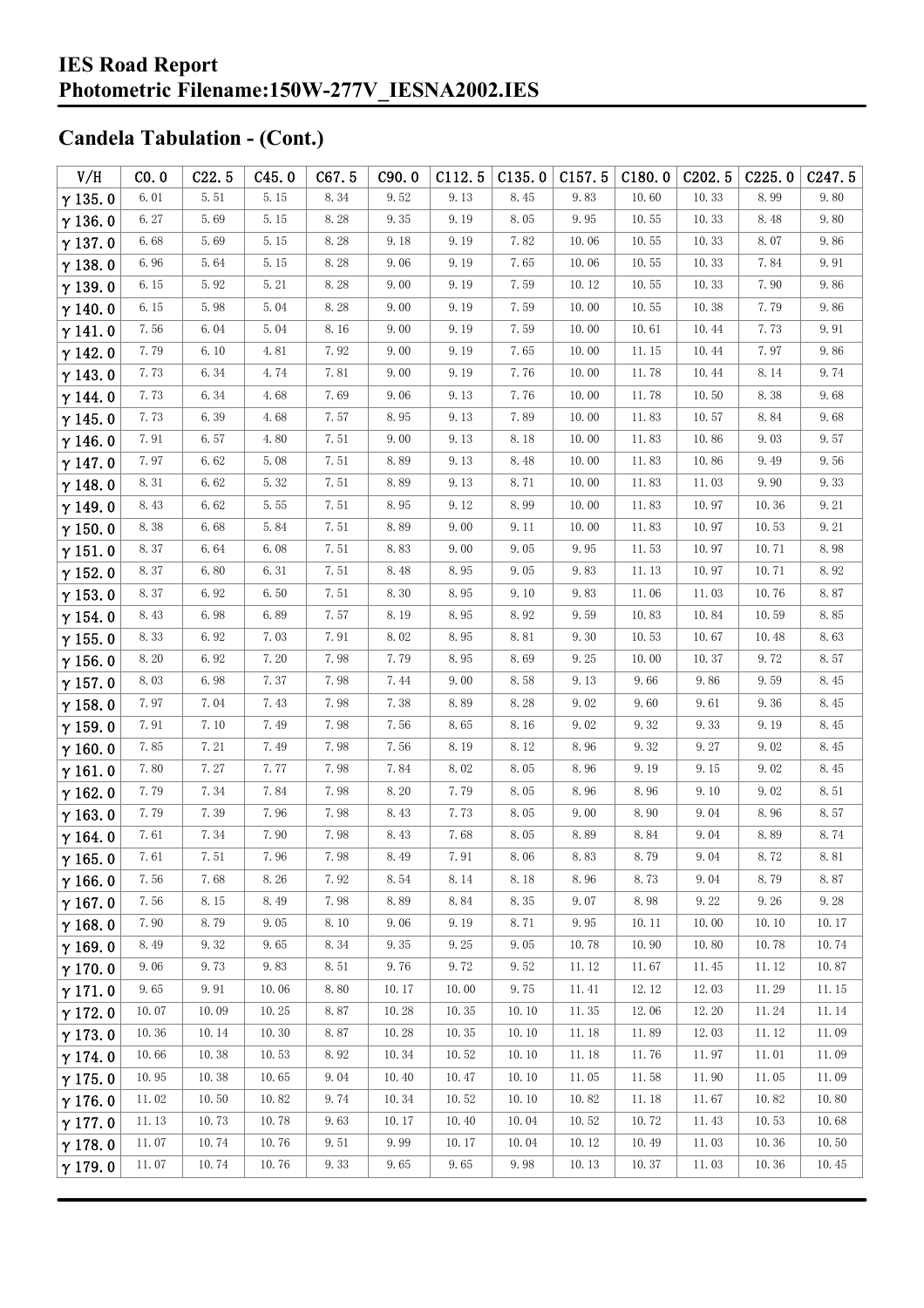| V/H            | CO. 0        | C22.5   | C45.0   | C67.5   | C90.0 | C112.5 | C135.0 | C157.5 | C180.0 | C <sub>2</sub> 02.5 | C225.0 | C247.5 |
|----------------|--------------|---------|---------|---------|-------|--------|--------|--------|--------|---------------------|--------|--------|
| $\gamma$ 180.0 | $11.\,\, 07$ | 11.07   | 11.07   | 11.07   | 11.07 | 11.07  | 11.07  | 11.07  | 11.07  | 11.07               | 11.07  | 11.07  |
| V/H            | C270.0       | C292.5  | C315.0  | C337.5  |       |        |        |        |        |                     |        |        |
| $\gamma$ 0.0   | 5046.63      | 5046.63 | 5046.63 | 5046.63 |       |        |        |        |        |                     |        |        |
| $\gamma$ 1.0   | 5049.13      | 5071.65 | 5093.65 | 5111.77 |       |        |        |        |        |                     |        |        |
| $\gamma$ 2.0   | 5046.67      | 5094.74 | 5135.42 | 5169.11 |       |        |        |        |        |                     |        |        |
| $\gamma$ 3.0   | 5040.52      | 5115.71 | 5178.75 | 5222.64 |       |        |        |        |        |                     |        |        |
| $\gamma$ 4.0   | 5037.84      | 5138.02 | 5217.39 | 5276.03 |       |        |        |        |        |                     |        |        |
| $\gamma$ 5.0   | 5036.55      | 5158.34 | 5254.84 | 5330.07 |       |        |        |        |        |                     |        |        |
| $\gamma$ 6.0   | 5032.80      | 5174.24 | 5292.99 | 5383.79 |       |        |        |        |        |                     |        |        |
| $\gamma$ 7.0   | 5032.10      | 5189.50 | 5331.78 | 5434.87 |       |        |        |        |        |                     |        |        |
| $\gamma$ 8.0   | 5033.35      | 5210.72 | 5369.64 | 5480.39 |       |        |        |        |        |                     |        |        |
| $\gamma$ 9.0   | 5035.18      | 5233.35 | 5406.59 | 5518.98 |       |        |        |        |        |                     |        |        |
| $\gamma$ 10.0  | 5035.86      | 5254.44 | 5443.43 | 5557.25 |       |        |        |        |        |                     |        |        |
| $\gamma$ 11.0  | 5035.88      | 5278.55 | 5479.44 | 5597.69 |       |        |        |        |        |                     |        |        |
| $\gamma$ 12.0  | 5034.64      | 5309.33 | 5511.26 | 5636.63 |       |        |        |        |        |                     |        |        |
| $\gamma$ 13.0  | 5035.24      | 5340.53 | 5541.46 | 5678.88 |       |        |        |        |        |                     |        |        |
| $\gamma$ 14.0  | 5039.66      | 5369.80 | 5573.23 | 5716.67 |       |        |        |        |        |                     |        |        |
| $\gamma$ 15.0  | 5046.64      | 5398.24 | 5606.82 | 5747.35 |       |        |        |        |        |                     |        |        |
| $\gamma$ 16.0  | 5053.41      | 5425.09 | 5638.84 | 5777.42 |       |        |        |        |        |                     |        |        |
| $\gamma$ 17.0  | 5070.21      | 5450.10 | 5670.99 | 5806.84 |       |        |        |        |        |                     |        |        |
| $\gamma$ 18.0  | 5090.43      | 5478.14 | 5702.38 | 5836.79 |       |        |        |        |        |                     |        |        |
| $\gamma$ 19.0  | 5111.54      | 5502.67 | 5734.06 | 5865.52 |       |        |        |        |        |                     |        |        |
| $\gamma$ 20.0  | 5138.46      | 5530.02 | 5765.89 | 5894.45 |       |        |        |        |        |                     |        |        |
| $\gamma$ 21.0  | 5164.73      | 5556.78 | 5796.54 | 5930.34 |       |        |        |        |        |                     |        |        |
| $\gamma$ 22.0  | 5190.27      | 5586.76 | 5829.30 | 5969.96 |       |        |        |        |        |                     |        |        |
| $\gamma$ 23.0  | 5221.85      | 5618.69 | 5856.95 | 6010.00 |       |        |        |        |        |                     |        |        |
| $\gamma$ 24.0  | 5258.03      | 5651.26 | 5881.51 | 6041.80 |       |        |        |        |        |                     |        |        |
| $\gamma$ 25.0  | 5285.76      | 5685.34 | 5903.87 | 6071.47 |       |        |        |        |        |                     |        |        |
| $\gamma$ 26.0  | 5317.27      | 5719.29 | 5924.51 | 6096.23 |       |        |        |        |        |                     |        |        |
| $\gamma$ 27.0  | 5347.21      | 5753.24 | 5945.72 | 6123.08 |       |        |        |        |        |                     |        |        |
| $\gamma$ 28.0  | 5377.41      | 5783.88 | 5964.52 | 6144.21 |       |        |        |        |        |                     |        |        |
| $\gamma$ 29.0  | 5411.31      | 5807.22 | 5983.22 | 6163.71 |       |        |        |        |        |                     |        |        |
| $\gamma$ 30.0  | 5440.21      | 5828.19 | 6003.74 | 6175.19 |       |        |        |        |        |                     |        |        |
| $\gamma$ 31.0  | 5470.72      | 5844.22 | 6022.93 | 6180.47 |       |        |        |        |        |                     |        |        |
| $\gamma$ 32.0  | 5500.91      | 5863.50 | 6037.93 | 6179.31 |       |        |        |        |        |                     |        |        |
| $\gamma$ 33.0  | 5525.72      | 5881.58 | 6044.92 | 6171.67 |       |        |        |        |        |                     |        |        |
| $\gamma$ 34.0  | 5555.43      | 5898.90 | 6048.84 | 6161.07 |       |        |        |        |        |                     |        |        |
| $\gamma$ 35.0  | 5589.93      | 5919.98 | 6046.45 | 6138.48 |       |        |        |        |        |                     |        |        |
| $\gamma$ 36.0  | 5615.91      | 5937.30 | 6037.09 | 6108.93 |       |        |        |        |        |                     |        |        |
| $\gamma$ 37.0  | 5645.67      | 5959.01 | 6022.39 | 6069.52 |       |        |        |        |        |                     |        |        |
| $\gamma$ 38.0  | 5673.24      | 5981.45 | 6006.13 | 6020.00 |       |        |        |        |        |                     |        |        |
| $\gamma$ 39.0  | 5695.57      | 5996.44 | 5985.68 | 5968.70 |       |        |        |        |        |                     |        |        |
| $\gamma$ 40.0  | 5708.76      | 6009.21 | 5967.67 | 5918.21 |       |        |        |        |        |                     |        |        |
| $\gamma$ 41.0  | 5719.92      | 6018.54 | 5952.70 | 5861.81 |       |        |        |        |        |                     |        |        |
| $\gamma$ 42.0  | 5722.07      | 6028.24 | 5945.33 | 5804.75 |       |        |        |        |        |                     |        |        |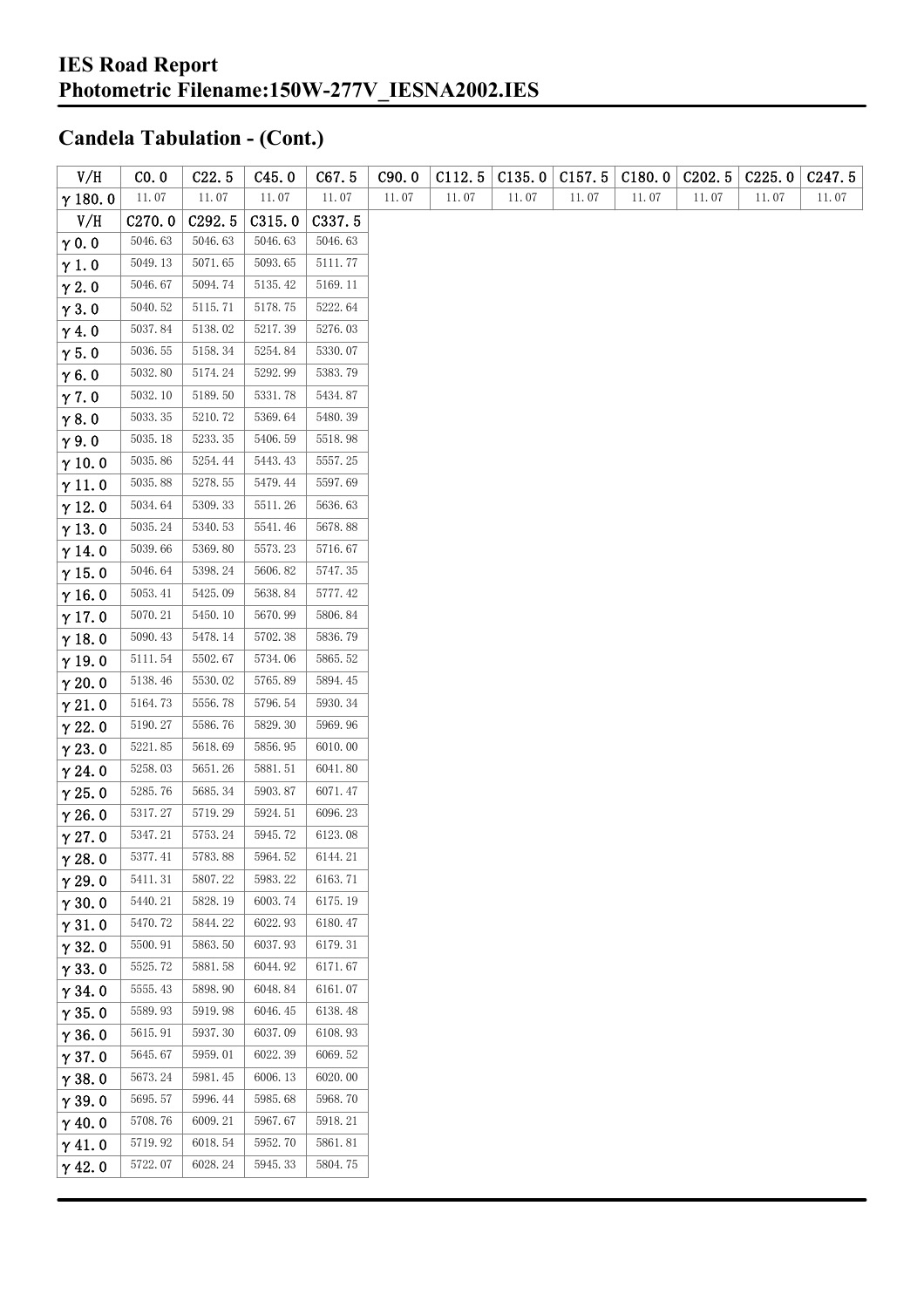| V/H            | C270.0  | C <sub>292.5</sub> | C315.0  | C337.5  |
|----------------|---------|--------------------|---------|---------|
| $\gamma$ 43.0  | 5724.60 | 6043.08            | 5938.90 | 5741.85 |
| $\gamma$ 44.0  | 5720.33 | 6057.15            | 5930.17 | 5677.69 |
| $\gamma$ 45. 0 | 5715.16 | 6064.97            | 5917.99 | 5607.60 |
| $\gamma$ 46. 0 | 5710.22 | 6068.14            | 5908.63 | 5525.49 |
| $\gamma$ 47.0  | 5707.61 | 6069.48            | 5893.34 | 5428.43 |
| $\gamma$ 48.0  | 5704.41 | 6070.10            | 5879.57 | 5322.28 |
| $\gamma$ 49.0  | 5702.52 | 6068.88            | 5861.04 | 5206.89 |
| $\gamma$ 50.0  | 5695.63 | 6063.25            | 5826.21 | 5084.85 |
| $\gamma$ 51.0  | 5688.79 | 6050.28            | 5787.47 | 4954.27 |
| $\gamma$ 52.0  | 5684.84 | 6031.72            | 5729.70 | 4830.17 |
| $\gamma$ 53.0  | 5679.11 | 6008.21            | 5657.59 | 4693.99 |
| $\gamma$ 54.0  | 5667.97 | 5976.03            | 5584.77 | 4563.81 |
| $\gamma$ 55.0  | 5650.81 | 5944.55            | 5507.49 | 4431.04 |
| γ56.0          | 5632.32 | 5910.75            | 5421.19 | 4291.23 |
| $\gamma$ 57.0  | 5617.43 | 5874.59            | 5333.42 | 4137.13 |
| $\gamma$ 58.0  | 5605.69 | 5827.95            | 5238.76 | 3941.26 |
| $\gamma$ 59.0  | 5590.79 | 5776.39            | 5137.07 | 3686.74 |
| $\gamma$ 60.0  | 5571.16 | 5719.54            | 5029.19 | 3373.39 |
| $\gamma$ 61.0  | 5548.68 | 5658.82            | 4917.86 | 3009.79 |
| $\gamma$ 62.0  | 5530.14 | 5594.58            | 4782.53 | 2613.90 |
| $\gamma$ 63. 0 | 5506.40 | 5527.20            | 4636.86 | 2214.99 |
| $\gamma$ 64.0  | 5479.84 | 5465.64            | 4471.08 | 1832.98 |
| $\gamma$ 65.0  | 5449.86 | 5397.90            | 4276.03 | 1484.82 |
| $\gamma$ 66.0  | 5420.09 | 5322.23            | 4060.20 | 1137.65 |
| $\gamma$ 67. 0 | 5393.79 | 5229.51            | 3803.87 | 813.20  |
| $\gamma$ 68.0  | 5372.37 | 5129.23            | 3511.94 | 586.80  |
| $\gamma$ 69.0  | 5348.98 | 5023.00            | 3192.05 | 436.86  |
| $\gamma$ 70.0  | 5326.48 | 4905.45            | 2857.38 | 316.47  |
| $\gamma$ 71.0  | 5292.12 | 4779.10            | 2496.07 | 233.73  |
| $\gamma$ 72.0  | 5216.43 | 4649.28            | 2126.97 | 184.97  |
| $\gamma$ 73.0  | 5011.29 | 4511.02            | 1838.45 | 161.67  |
| $\gamma$ 74. 0 | 4628.44 | 4353.12            | 1550.97 | 146.61  |
| $\gamma$ 75.0  | 3845.85 | 4177.15            | 1263.48 | 133.32  |
| $\gamma$ 76.0  | 3169.86 | 3786.31            | 1002.67 | 119.32  |
| $\gamma$ 77.0  | 2553.76 | 3318.68            | 740.50  | 103.34  |
| $\gamma$ 78.0  | 2262.73 | 2844.50            | 521.13  | 90.95   |
| $\gamma$ 79.0  | 1897.06 | 2427.66            | 266.63  | 81.04   |
| $\gamma$ 80.0  | 1453.65 | 1861.06            | 135.72  | 66.77   |
| $\gamma$ 81.0  | 1009.57 | 1409.84            | 90. 11  | 46.84   |
| $\gamma$ 82.0  | 565.51  | 959.26             | 66.67   | 26.94   |
| $\gamma$ 83.0  | 360.27  | 552.00             | 42.83   | 10.13   |
| $\gamma$ 84.0  | 176.04  | 275.44             | 20.61   | 4.16    |
| $\gamma$ 85.0  | 44.91   | 113.46             | 9.96    | 3.34    |
| $\gamma$ 86.0  | 19.53   | 31.16              | 7.80    | 2.36    |
| γ87.0          | 14.42   | 14.77              | 5.61    | 0.97    |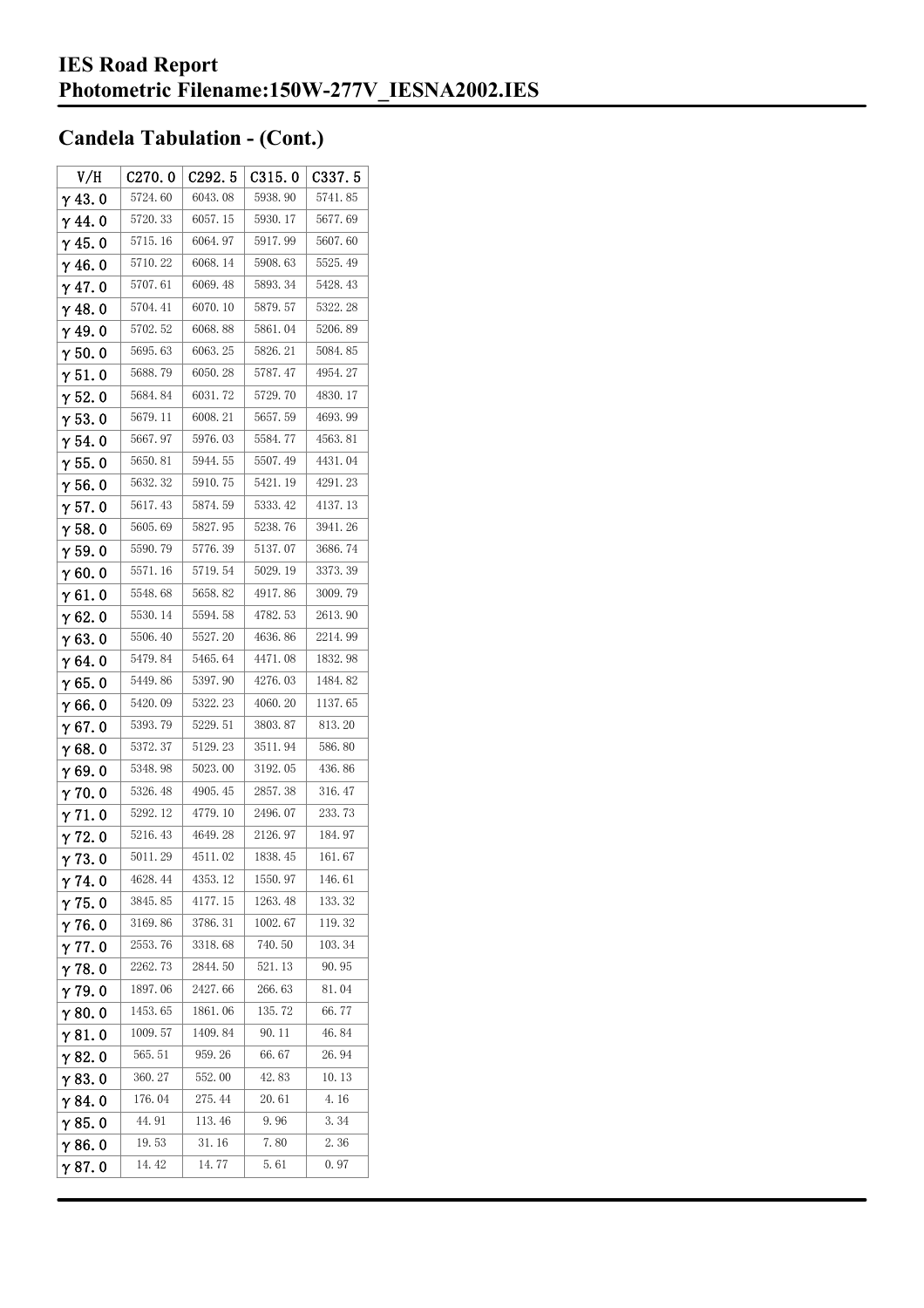| V/H             | C270.0 | C292.5 | C315.0 | C337.5 |
|-----------------|--------|--------|--------|--------|
| $\gamma$ 88.0   | 12.10  | 10.04  | 3.16   | 0.02   |
| $\gamma$ 89.0   | 9.30   | 8.52   | 2.33   | 0.00   |
| $\gamma$ 90.0   | 8.73   | 7.98   | 2.06   | 0.00   |
| $\gamma$ 91.0   | 8.60   | 7.44   | 1.93   | 0.00   |
| $\gamma$ 92.0   | 8.54   | 7.21   | 1.87   | 0.00   |
| $\gamma$ 93.0   | 8.60   | 7.10   | 1.81   | 0.00   |
| $\gamma$ 94. 0  | 8.54   | 6.98   | 1.75   | 0.00   |
| $\gamma$ 95.0   | 8.76   | 6.85   | 1.75   | 0.00   |
| $\gamma$ 96.0   | 8.89   | 6.68   | 1.75   | 0.00   |
| $\gamma$ 97.0   | 9.23   | 6.62   | 1.75   | 0.00   |
| γ98.0           | 9.53   | 6.62   | 1.75   | 0.00   |
| $\gamma$ 99.0   | 9.71   | 6.57   | 1.75   | 0.00   |
| $\gamma$ 100.0  | 10.15  | 6.57   | 1.81   | 0.00   |
| $\gamma$ 101. 0 | 10.45  | 6.57   | 1.86   | 0.00   |
| $\gamma$ 102. 0 | 10.98  | 6.74   | 2.28   | 0.00   |
| $\gamma$ 103.0  | 11.33  | 7.03   | 2.33   | 0.00   |
| $\gamma$ 104. 0 | 11.85  | 7.15   | 2.39   | 0.17   |
| $\gamma$ 105. 0 | 12.36  | 7.60   | 2.56   | 0.53   |
| $\gamma$ 106.0  | 12.60  | 7.79   | 2.62   | 0.53   |
| $\gamma$ 107. 0 | 12.95  | 8.08   | 2.85   | 0.59   |
| $\gamma$ 108. 0 | 13.36  | 8.54   | 3.04   | 0.70   |
| $\gamma$ 109. 0 | 13.54  | 8.83   | 3.15   | 0.87   |
| $\gamma$ 110.0  | 13.82  | 9.00   | 3.32   | 0.87   |
| γ111.0          | 13.88  | 9.00   | 3.27   | 0.87   |
| $\gamma$ 112.0  | 14.24  | 9.12   | 3.55   | 1.10   |
| $\gamma$ 113.0  | 14.35  | 9.19   | 3.56   | 1.40   |
| $\gamma$ 114.0  | 14.52  | 9.35   | 3.90   | 1.35   |
| $\gamma$ 115.0  | 14.52  | 9.36   | 4.03   | 1.35   |
| $\gamma$ 116. 0 | 14.52  | 9.36   | 4.20   | 1.35   |
| $\gamma$ 117.0  | 14.52  | 9.36   | 4.27   | 1.35   |
| $\gamma$ 118. 0 | 14.52  | 9.36   | 4.54   | 1.40   |
| γ119.0          | 14.52  | 9.36   | 4.84   | 1.69   |
| γ 120. 0        | 14.47  | 9.36   | 4.96   | 2.22   |
| $\gamma$ 121. 0 | 14.52  | 9.36   | 5.13   | 2.52   |
| $\gamma$ 122.0  | 14.35  | 9.42   | 5.20   | 2.75   |
| $\gamma$ 123. 0 | 14.18  | 9.30   | 5.14   | 2.86   |
| $\gamma$ 124.0  | 13.95  | 9.30   | 5.14   | 3.21   |
| $\gamma$ 125.0  | 13.89  | 9.30   | 4.84   | 3.34   |
| $\gamma$ 126. 0 | 13.83  | 9.30   | 4.73   | 3.62   |
| $\gamma$ 127. 0 | 13.82  | 9.36   | 4.55   | 3.58   |
| $\gamma$ 128.0  | 13.82  | 9.30   | 4.55   | 3.74   |
| $\gamma$ 129. 0 | 13.65  | 9.02   | 4.55   | 4.09   |
| $\gamma$ 130. 0 | 13.26  | 8.67   | 4.55   | 4.15   |
| γ131.0          | 12.90  | 8.49   | 4.50   | 4.44   |
| γ132.0          | 12.43  | 8.26   | 4.50   | 4.51   |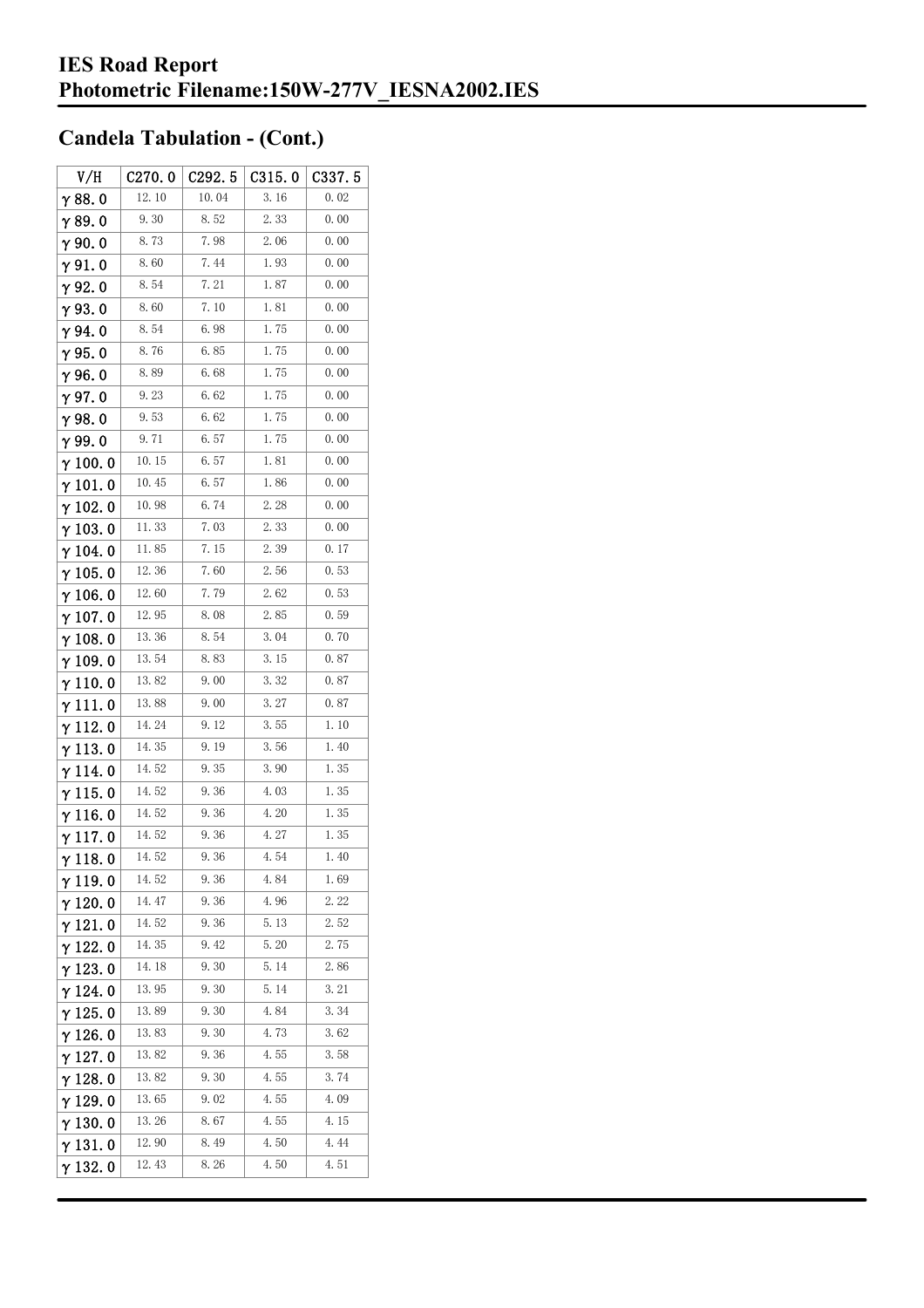| V/H             | C270.0 | C292.5 | C315.0 | C337. 5 |
|-----------------|--------|--------|--------|---------|
| $\gamma$ 133. 0 | 12.26  | 8.08   | 4.50   | 4.85    |
| γ134.0          | 11.97  | 7.97   | 4.50   | 5.15    |
| $\gamma$ 135. 0 | 11.86  | 7.85   | 4.50   | 5.32    |
| $\gamma$ 136. 0 | 11.57  | 7.84   | 4.50   | 5.44    |
| γ137.0          | 11.61  | 7.79   | 4.50   | 5.38    |
| $\gamma$ 138. 0 | 11.51  | 7.73   | 4.50   | 5.44    |
| γ139.0          | 11.34  | 7.61   | 4.73   | 5.61    |
| $\gamma$ 140. 0 | 11.27  | 7.56   | 4.84   | 5.97    |
| $\gamma$ 141. 0 | 10.93  | 7. 21  | 4.84   | 5.97    |
| $\gamma$ 142.0  | 10.81  | 6.74   | 4.84   | 6.03    |
| $\gamma$ 143.0  | 10.52  | 6. 62  | 5.01   | 6.03    |
| γ 144. 0        | 10.47  | 6.45   | 5.20   | 6.03    |
| γ 145. 0        | 10.29  | 6.22   | 5.20   | 6.03    |
| $\gamma$ 146.0  | 10.17  | 6.22   | 5.49   | 6.08    |
| $\gamma$ 147. 0 | 9.99   | 6.28   | 5.72   | 6.08    |
| γ148.0          | 9.88   | 6. 16  | 6.00   | 6. 14   |
| $\gamma$ 149. 0 | 9.82   | 6.16   | 6.30   | 6.20    |
| $\gamma$ 150.0  | 9.59   | 6.16   | 6.60   | 6.14    |
| $\gamma$ 151. 0 | 9.42   | 6. 16  | 6.95   | 6.50    |
| $\gamma$ 152.0  | 9.07   | 6. 16  | 7.23   | 6.61    |
| $\gamma$ 153. 0 | 8.72   | 6.16   | 7.41   | 6.84    |
| $\gamma$ 154. 0 | 8.37   | 6.22   | 7.53   | 6.96    |
| $\gamma$ 155. 0 | 7.97   | 6.45   | 7.76   | 6.97    |
| $\gamma$ 156. 0 | 7.84   | 6.68   | 7.88   | 7.08    |
| $\gamma$ 157. 0 | 7.61   | 6.85   | 7.82   | 7.03    |
| $\gamma$ 158. 0 | 7.67   | 6.91   | 7.93   | 7.03    |
| $\gamma$ 159. 0 | 7.61   | 7.14   | 7.93   | 7.03    |
| $\gamma$ 160. 0 | 7.79   | 7. 15  | 7.99   | 7.20    |
| γ161.0          | 7.96   | 7.21   | 7.93   | 7.20    |
| $\gamma$ 162.0  | 8.07   | 7.38   | 7.99   | 7.20    |
| $\gamma$ 163.0  | 8.07   | 7.38   | 8. 11  | 7.20    |
| $\gamma$ 164. 0 | 8.07   | 7.44   | 8.18   | 7.31    |
| $\gamma$ 165.0  | 8.07   | 7.67   | 8.29   | 7.37    |
| $\gamma$ 166.0  | 8.07   | 7.84   | 8.69   | 7.37    |
| $\gamma$ 167. 0 | 8.59   | 7.84   | 8.99   | 7.43    |
| $\gamma$ 168.0  | 8.77   | 8.30   | 9.38   | 8.06    |
| $\gamma$ 169. 0 | 8.95   | 8.66   | 9.86   | 8.82    |
| $\gamma$ 170. 0 | 9.23   | 8.83   | 10.04  | 9.63    |
| $\gamma$ 171.0  | 9.46   | 9.06   | 10.33  | 9.83    |
| $\gamma$ 172.0  | 9.82   | 9.25   | 10.67  | 10.12   |
| $\gamma$ 173. 0 | 9.88   | 9.58   | 10.80  | 10.29   |
| γ 174. 0        | 9.88   | 9.65   | 10.80  | 10.25   |
| $\gamma$ 175. 0 | 9.88   | 9.88   | 10.86  | 10.25   |
| $\gamma$ 176.0  | 9.88   | 10.17  | 10.86  | 10.42   |
| $\gamma$ 177. 0 | 9.94   | 10.40  | 10.86  | 10.48   |